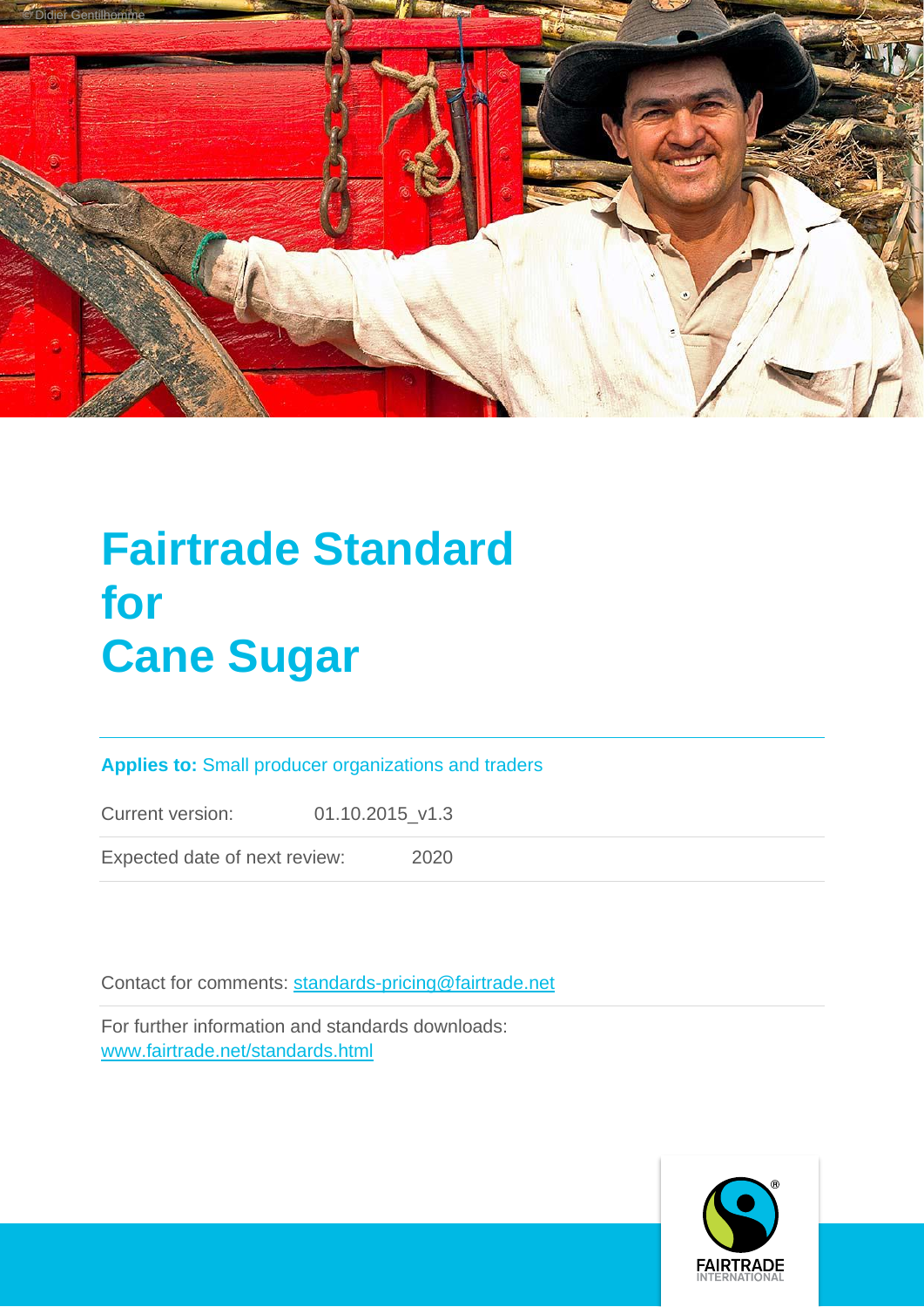<span id="page-1-1"></span>

# <span id="page-1-0"></span>**Content**

|                                                                                                                                                                                                                                | -3 |
|--------------------------------------------------------------------------------------------------------------------------------------------------------------------------------------------------------------------------------|----|
|                                                                                                                                                                                                                                |    |
|                                                                                                                                                                                                                                |    |
|                                                                                                                                                                                                                                |    |
|                                                                                                                                                                                                                                |    |
|                                                                                                                                                                                                                                |    |
| Requirements 4                                                                                                                                                                                                                 |    |
|                                                                                                                                                                                                                                |    |
|                                                                                                                                                                                                                                |    |
|                                                                                                                                                                                                                                |    |
|                                                                                                                                                                                                                                |    |
|                                                                                                                                                                                                                                | 5  |
| 1. General Requirements 6 and the set of the set of the set of the set of the set of the set of the set of the                                                                                                                 |    |
|                                                                                                                                                                                                                                |    |
|                                                                                                                                                                                                                                |    |
|                                                                                                                                                                                                                                |    |
|                                                                                                                                                                                                                                | 9  |
|                                                                                                                                                                                                                                |    |
| 4. Business and Development League and Contract and Contract and Contract and Contract and Contract and Contract and Contract and Contract and Contract and Contract and Contract and Contract and Contract and Contract and C |    |
| Contracts 10                                                                                                                                                                                                                   |    |
|                                                                                                                                                                                                                                |    |
|                                                                                                                                                                                                                                |    |
| Premium payment in case of multiple producers supplying the same mill_________________________11                                                                                                                               |    |
|                                                                                                                                                                                                                                |    |
|                                                                                                                                                                                                                                |    |
|                                                                                                                                                                                                                                |    |
| Retro-certification 13                                                                                                                                                                                                         |    |
|                                                                                                                                                                                                                                |    |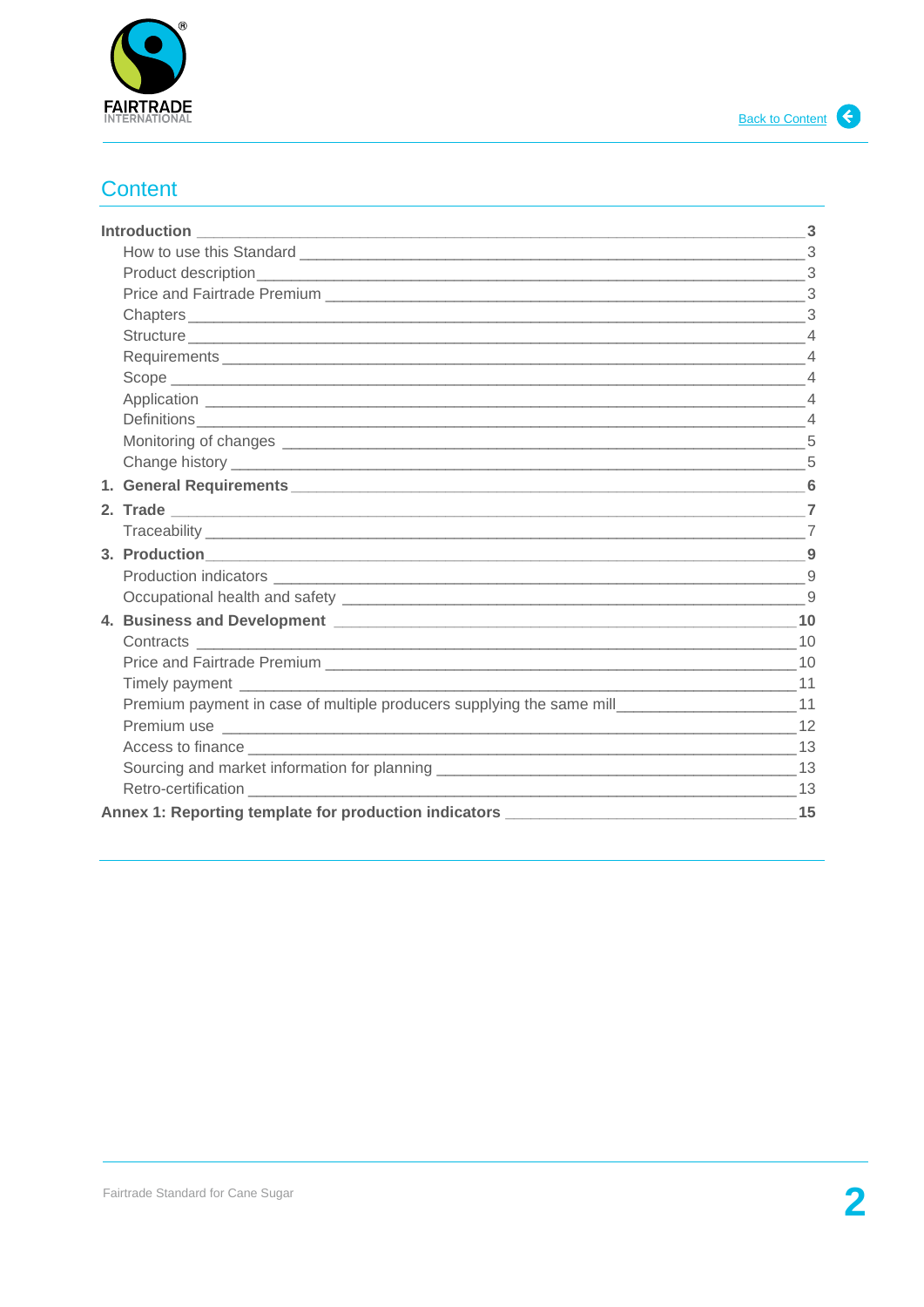

# <span id="page-2-0"></span>**Introduction**

## <span id="page-2-1"></span>**How to use this Standard**

The Fairtrade Standard for Cane Sugar covers the requirements which are specific to sugar cane producers and traders.

Fairtrade cane sugar producers must comply with both the Fairtrade Standard for Small Producer Organizations and the Fairtrade Standard for Cane Sugar. For producers this standard complements, and should be read together with, the Fairtrade Standard for Small Producer Organizations.

Fairtrade cane sugar traders must comply with both the Fairtrade Trader Standard and Fairtrade Standard for Cane Sugar. For traders this standard complements, and should be read together with, the Fairtrade Trader Standard.

In cases where this standard differs from the Fairtrade Standard for Small Producer Organizations Standard or the Fairtrade Trader Standard on the same topic, the requirements presented in this standard apply.

## <span id="page-2-2"></span>**Product description**

This standard covers the purchase and sale of cane sugar. Cane sugar is produced from the juice of the sugar cane plant (Saccharum spp.). This standard also covers secondary products and their derivatives.

A secondary product can be a by-product, a co-product or a residue produced in the country of origin. By-products of cane sugar production are for example molasses, bagasse, bagasse ash, and filter cake. A derivative of a secondary product is a secondary product processed in the country of origin. Derivatives of a secondary product are for example rum produced with molasses and bio-plastics made from bagasse.

The definition of secondary products is included in the [Fairtrade Trader Standard.](http://www.fairtrade.net/fileadmin/user_upload/content/2009/standards/documents/generic-standards/TS_EN.pdf) An explanatory note for secondary products and a non-exhaustive list of products fitting in the secondary products definition is available on the **Fairtrade International website**.

## <span id="page-2-3"></span>**Price and Fairtrade Premium**

There is no Fairtrade Minimum Price for Fairtrade cane sugar. Fairtrade Premium levels for Fairtrade products are published separately to the product Standards.

There are no Fairtrade Minimum Prices defined for secondary products and their derivatives. The prices (at CIF or FOB level) of these products, from any origin, are negotiated between the importer and the exporter. A default Fairtrade Premium of 15% of the negotiated price must be paid in addition.

## <span id="page-2-4"></span>**Chapters**

The Fairtrade Standard for Cane Sugar has four chapters: General Requirements, Trade, Production and Business and Development.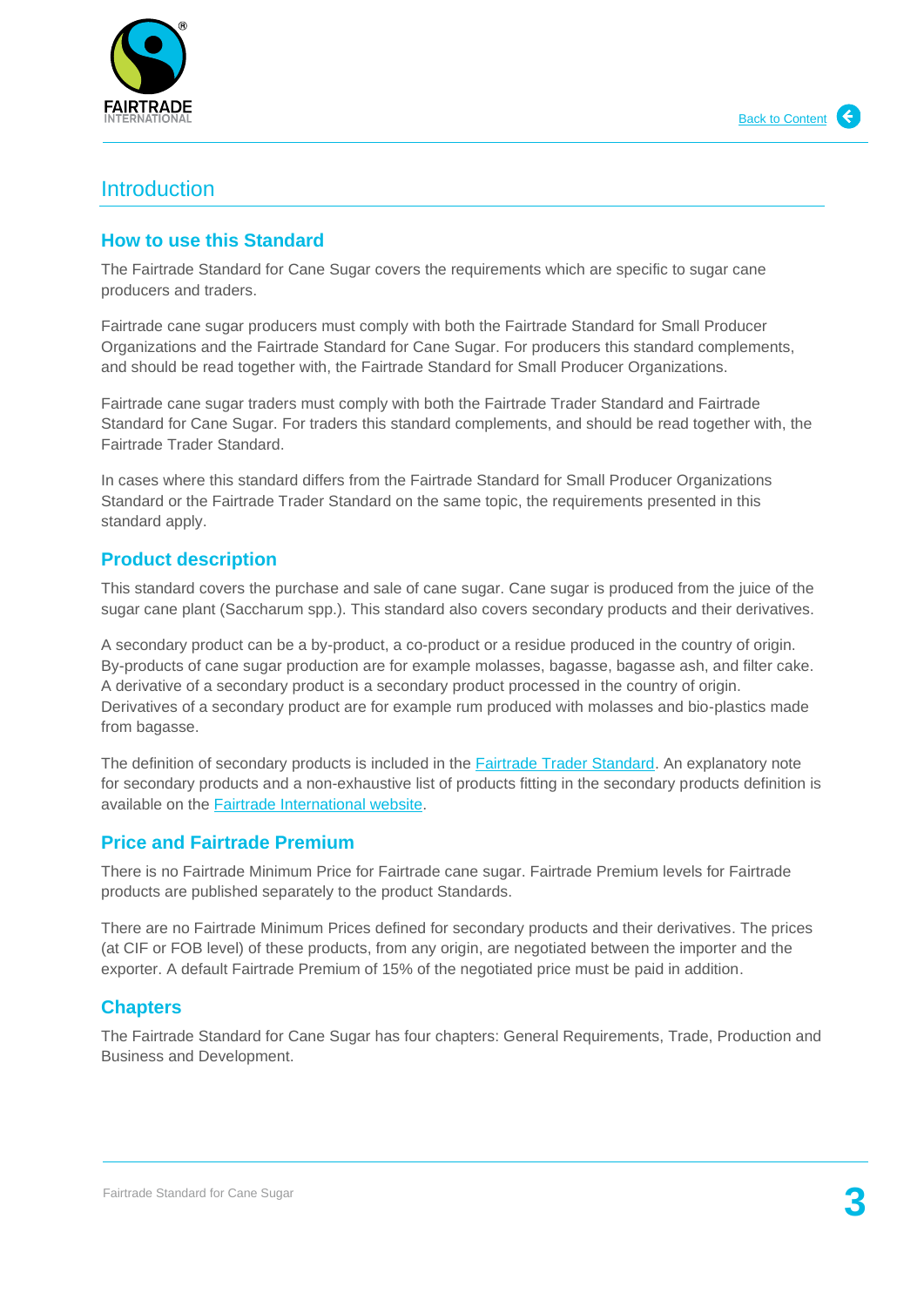

## <span id="page-3-0"></span>**Structure**

In each chapter and section of the standard you will find:

- The **intent** which introduces and describes the objective and defines the scope of application of that chapter;
- The **requirements** which specify the rules that you must adhere to. You will be audited according to these requirements; and
- The **guidance** provided to help you to interpret the requirements. The guidance offers best practices, suggestions and examples of how to comply with the requirement. It also gives you further explanation on the requirement with the rationale and / or intention behind the requirement. You will not be audited against guidance.

## <span id="page-3-1"></span>**Requirements**

In this standard you will find two different types of requirements:

- **Core requirements** which reflect Fairtrade principles and all of which must be complied with. These are indicated with the term 'Core' found in the column on the left throughout the Standard.
- **Voluntary Best Practices (VBP)** which refer to the additional steps that all supply chain actors can take to foster even fairer trading conditions. They serve as your reference point for achieving best practice and contribute to greater sustainability in the entire supply chain. These practices are voluntary and not required in order for you to be in compliance. They will be however monitored on a regular basis in order to identify those actors that go beyond minimum compliance. These practices are indicated with the term 'VBP' found in the column on the left throughout the standard.

## <span id="page-3-2"></span>**Scope**

**This standard applies to all Fairtrade cane sugar producers and all companies that buy and sell Fairtrade cane sugar.** All operators taking ownership of Fairtrade certified products and / or handling the Price and Fairtrade Premium are audited and certified.

Different requirements apply to different companies depending on their role in the supply chain. You can find if a requirement is applicable to you in the column "applies to".

## <span id="page-3-3"></span>**Application**

This version of the Fairtrade Standard for Cane Sugar was published and is applicable as of **1 May 2017**. This version supersedes all previous versions and includes new and changed requirements. New requirements introduced in this version as well as in version v1.0 are identified in this standard by the word " **NEW**".

## <span id="page-3-4"></span>**Definitions**

Fairtrade eligible is the volume of all cane produce by certified producers that can be sold under Fairtrade conditions.

Producer means any entity that has been certified under the Fairtrade Standard for Small Producer Organizations. Individual producers are the members of those organizations.

Retro-certification occurs when a Fairtrade payer buys cane sugar from a Fairtrade producer or exporter under ordinary conditions (non-Fairtrade) and at a later stage converts it into a Fairtrade product.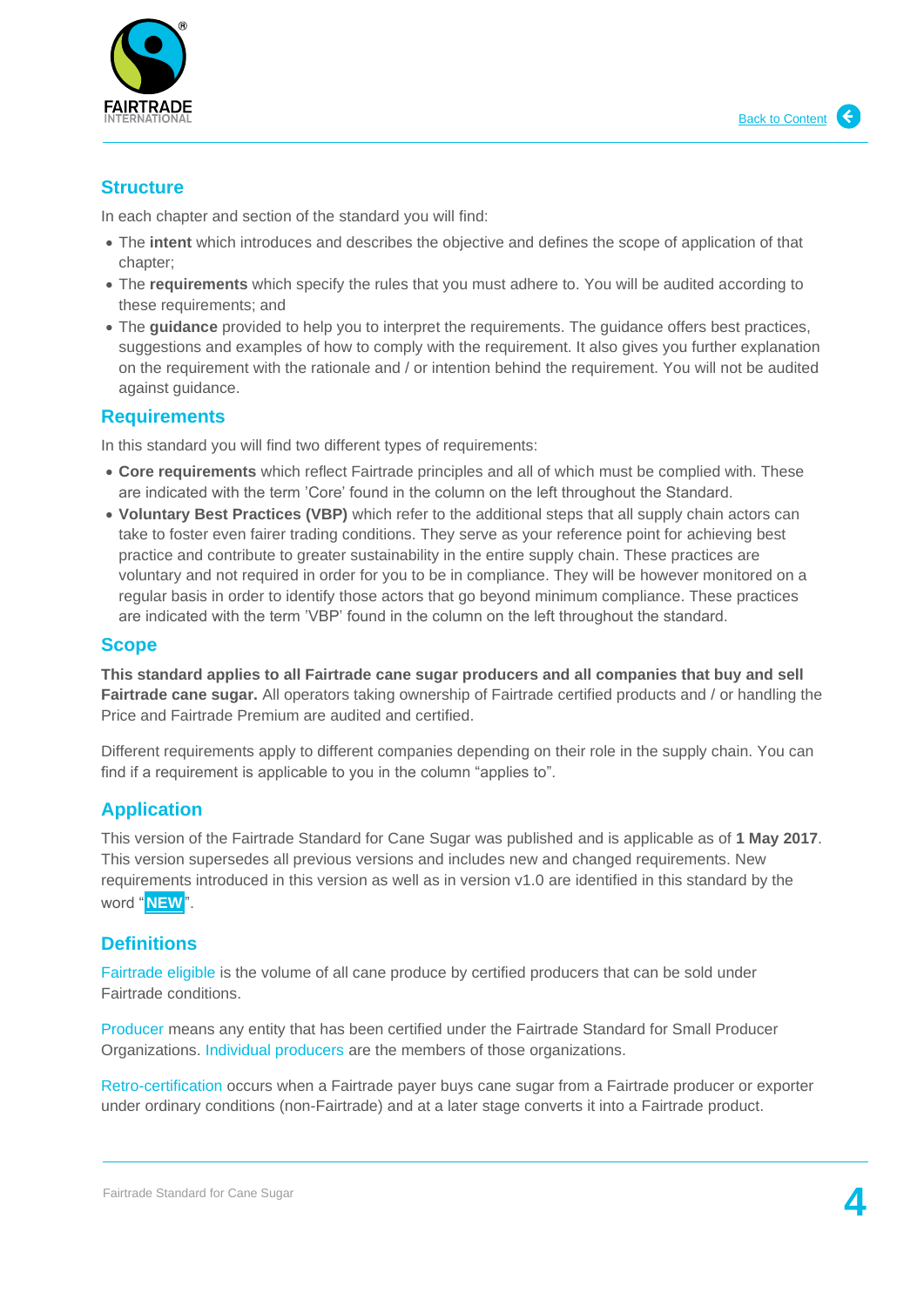

For a comprehensive list of definitions see the **Fairtrade Trader Standard.** 

# <span id="page-4-0"></span>**Monitoring of changes**

Fairtrade International may change Fairtrade standards as explained in Fairtrade International's Standard Operating Procedures, see [www.fairtrade.net/setting-the-standards.html](http://www.fairtrade.net/setting-the-standards.html) . Fairtrade Standard requirements can be added, deleted, or changed. If you are Fairtrade-certified, you are required to check the Fairtrade International website regularly for changes to the standards.

Fairtrade certification ensures that you comply with Fairtrade standards. Changes to Fairtrade Standards may change the requirements of Fairtrade certification. If you wish to be or are already Fairtrade certified, you are required to check the compliance criteria and certification policies on the certification body's website regularly at [www.flo-cert.net.](http://www.flo-cert.net/)

## <span id="page-4-1"></span>**Change history**

| Version number  | Date of publication | Changes                                                                                                                                                                                                                                                                                                                  |
|-----------------|---------------------|--------------------------------------------------------------------------------------------------------------------------------------------------------------------------------------------------------------------------------------------------------------------------------------------------------------------------|
| 01.05.2011 v1.0 | 01.05.2011          | New Standards Framework (NSF) changes: (1)<br>reorganization of the standard into 4 chapters.                                                                                                                                                                                                                            |
| 01.10.2015_v1.0 | 01.10.2015          | Full review of the standard, alignment with the Trader<br>Standard.                                                                                                                                                                                                                                                      |
|                 |                     | New requirements on like for like rule, GMO contamination,<br>reporting on indicators on sustainable production, drinking<br>water for workers, additional reporting by conveyors,<br>premium payment in case of multiple producers supplying<br>the same mill, premium planning and regular meetings with<br>producers. |
|                 |                     | Addition of definition section, simplification of wording,<br>reorganization of requirements, deletion of redundancies,<br>added or improved guidance, new standard design.                                                                                                                                              |
| 01.10.2015 v1.1 | 01.05.2017          | Full substitution of cane sugar with beet sugar allowed,<br>added guidance in like for like requirement 2.1.1.,<br>amendment of requirement 2.1.2 on substitution of cane<br>sugar with beet sugar.                                                                                                                      |
| 01.10.2015 v1.2 | 10.06.2020          | Addition of exceptions on maximum land size applicable in<br>Belize, Fiji, Mauritius and Paraguay.                                                                                                                                                                                                                       |
| 01.10.2015 v1.3 | 25.04.2022          | Clarification on the guidance of requirement 1.1.1 on<br>Exceptions on maximum land size, requirement 2.1.1 on<br>Mass balance: like for like rule in sugar and requirement<br>4.4.1 on Agreement among multiple producers supplying the<br>same mill.                                                                   |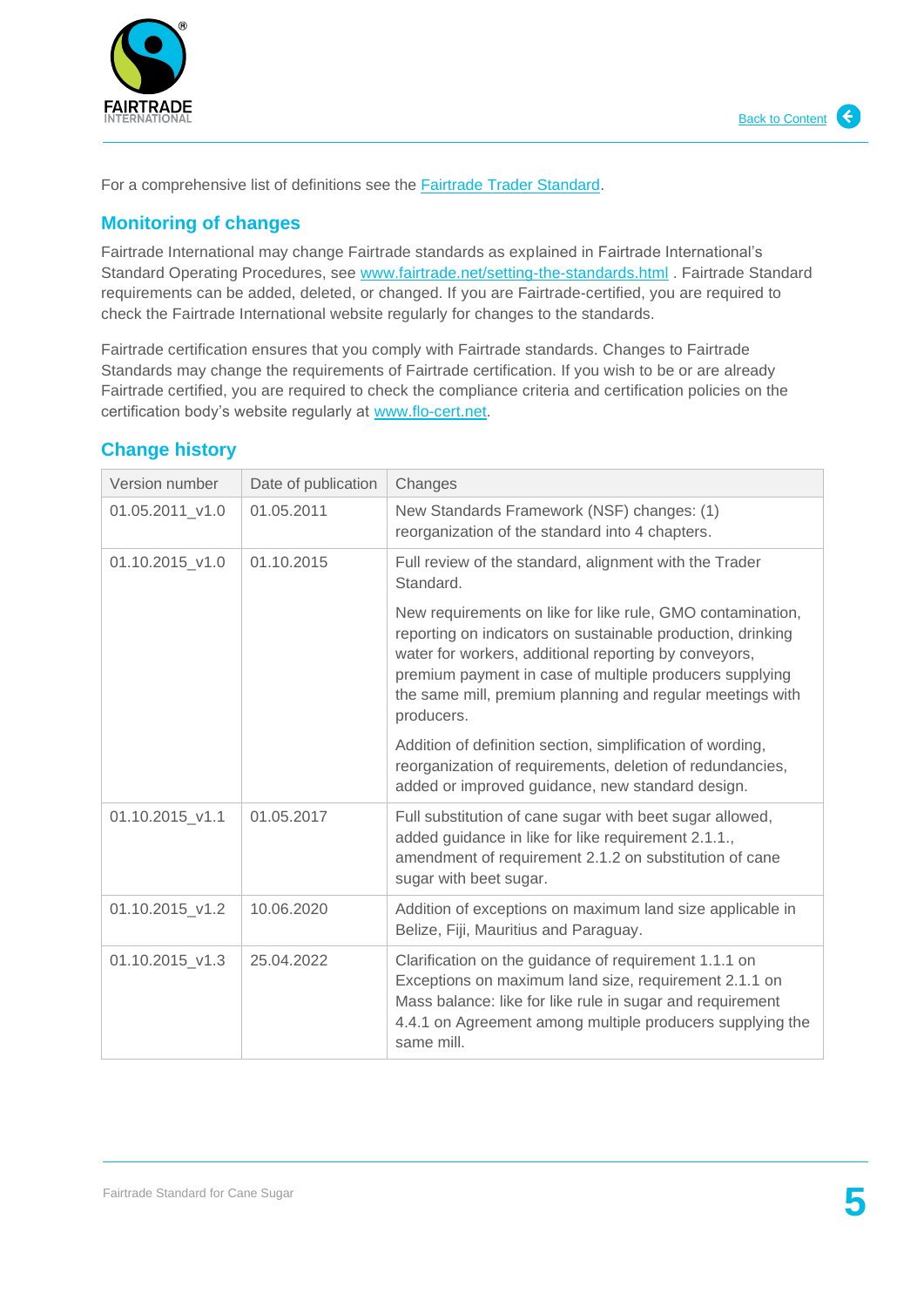



j.

# <span id="page-5-0"></span>**1. General Requirements**

#### **1.1.1 Exceptions on maximum land size**

| Applies to: Producers in Belize, Fiji, Mauritius and Paraguay                                           |                                                                                                                                                                                                                                                                               |  |
|---------------------------------------------------------------------------------------------------------|-------------------------------------------------------------------------------------------------------------------------------------------------------------------------------------------------------------------------------------------------------------------------------|--|
| Core                                                                                                    | The maximum size of the cultivated land where a member grows cane sugar is equal to or                                                                                                                                                                                        |  |
| Year 0                                                                                                  | below 30 hectares (see SPO 1.2.3). Exceptions on the restriction on size of cultivated land<br>are possible however are limited to a maximum of 15% of members. The maximum size of<br>the land where members grow cane sugar cannot be higher than 100 hectares in any case. |  |
|                                                                                                         | Guidance: This requirement complements the requirement 1.2.3 in the SPO Standard.                                                                                                                                                                                             |  |
| The exception on the cultivated land applies to 15% of the members for land size equal or below 100 ha. |                                                                                                                                                                                                                                                                               |  |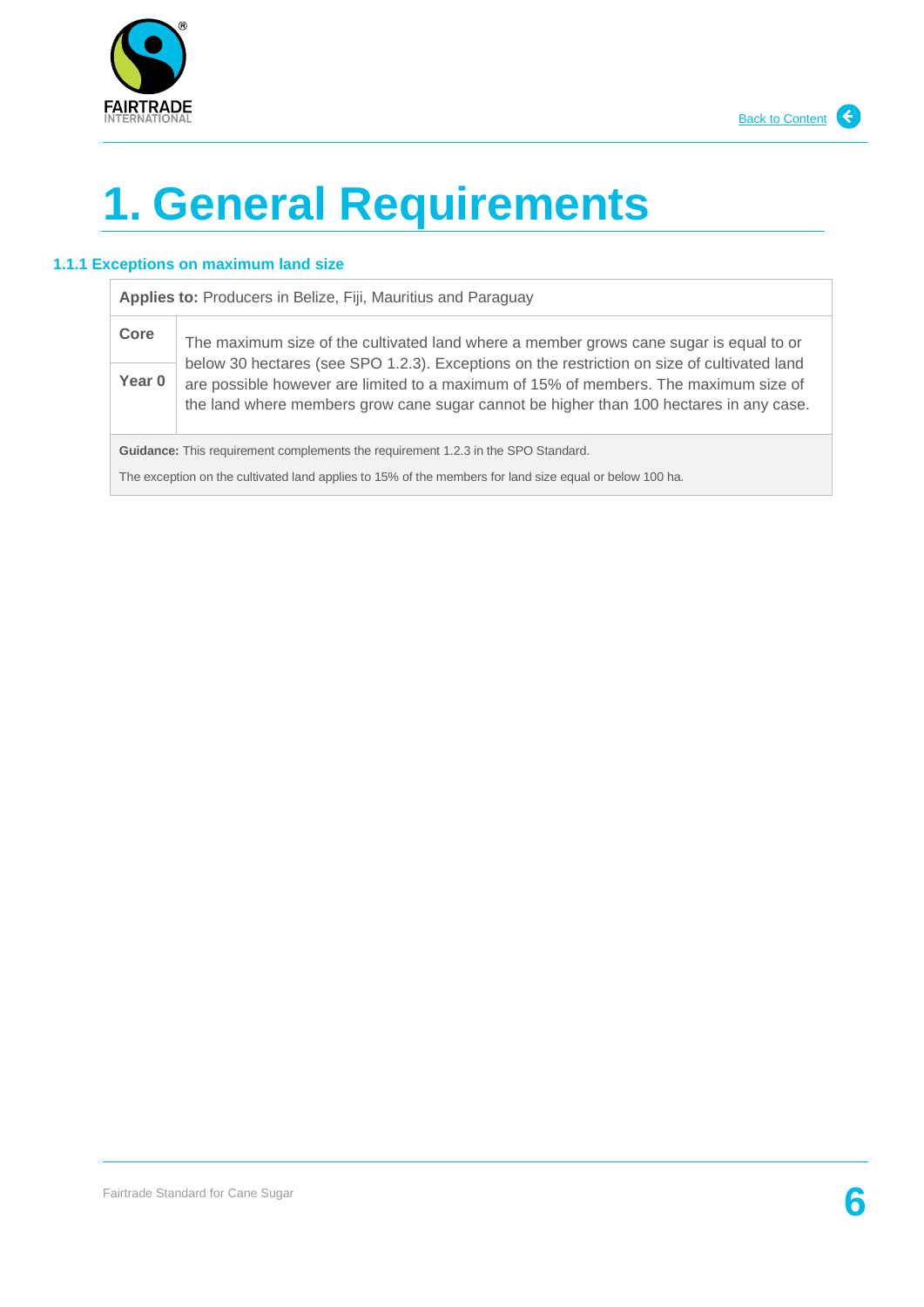



# <span id="page-6-0"></span>**2. Trade**

**Intent:** To provide maximum benefits to producers, while remaining credible to consumers.

# <span id="page-6-1"></span>**Traceability**

## **2.1.1 NEW Mass balance: like for like rule in sugar**

| Applies to: All traders that apply mass balance                                                                                                                                                                                                                                                                                                                                                                                                                                                                                                                                                                                                                                                                                                                                                                                                                                                                                                                                       |                                                                                                                                                                                                    |                                                                                                                                                                    |  |
|---------------------------------------------------------------------------------------------------------------------------------------------------------------------------------------------------------------------------------------------------------------------------------------------------------------------------------------------------------------------------------------------------------------------------------------------------------------------------------------------------------------------------------------------------------------------------------------------------------------------------------------------------------------------------------------------------------------------------------------------------------------------------------------------------------------------------------------------------------------------------------------------------------------------------------------------------------------------------------------|----------------------------------------------------------------------------------------------------------------------------------------------------------------------------------------------------|--------------------------------------------------------------------------------------------------------------------------------------------------------------------|--|
| Core<br>You ensure that Fairtrade inputs are of the same kind and quality as the inputs used to                                                                                                                                                                                                                                                                                                                                                                                                                                                                                                                                                                                                                                                                                                                                                                                                                                                                                       |                                                                                                                                                                                                    |                                                                                                                                                                    |  |
| Year 0                                                                                                                                                                                                                                                                                                                                                                                                                                                                                                                                                                                                                                                                                                                                                                                                                                                                                                                                                                                | process the Fairtrade output (like for like).                                                                                                                                                      |                                                                                                                                                                    |  |
|                                                                                                                                                                                                                                                                                                                                                                                                                                                                                                                                                                                                                                                                                                                                                                                                                                                                                                                                                                                       | Guidance: This requirement clarifies how to interpret the TS requirement 2.1.11 related to ensuring that the Fairtrade inputs are<br>of the same kind and quality as the output sold as Fairtrade. |                                                                                                                                                                    |  |
| The majority of cane producers are remunerated for the sugar sold. To maximize benefits for producers and to have companies<br>building a long-lasting partnership and commitment with the supply chain at origin, more flexibility of the like for like rule and<br>exchange of inputs is allowed as long as it is not to the disadvantage of producers:<br>• If you sell Fairtrade white and refined sugar, then you have purchased the equivalent volume of white and refined sugar or<br>unrefined sugar for direct consumption.<br>• If you sell and purchase any other type of Fairtrade sugar, you remain within the same specification/classification as per the<br>box below<br>• If you sell Fairtrade organic sugar, then you have purchased the equivalent volume of organic sugar<br>If you sell sugar as Fairtrade under mass balance with a specific origin claim, then you have purchased the equivalent<br>$\bullet$<br>Fairtrade sugar volume from the same origin. |                                                                                                                                                                                                    |                                                                                                                                                                    |  |
|                                                                                                                                                                                                                                                                                                                                                                                                                                                                                                                                                                                                                                                                                                                                                                                                                                                                                                                                                                                       |                                                                                                                                                                                                    | Sugar specification / classification                                                                                                                               |  |
|                                                                                                                                                                                                                                                                                                                                                                                                                                                                                                                                                                                                                                                                                                                                                                                                                                                                                                                                                                                       | White and refined sugar                                                                                                                                                                            | Pol. min. 99, 7°, colour max. ICUMSA 150, includes plantation white                                                                                                |  |
|                                                                                                                                                                                                                                                                                                                                                                                                                                                                                                                                                                                                                                                                                                                                                                                                                                                                                                                                                                                       | Unrefined sugar for direct consumption                                                                                                                                                             | Different colours and crystals / grains; from off white to dark brown<br>(for example includes, but is not limited to, soft browns, golden<br>browns and demerara) |  |
|                                                                                                                                                                                                                                                                                                                                                                                                                                                                                                                                                                                                                                                                                                                                                                                                                                                                                                                                                                                       | Non-centrifugated dehydrated sugar cane juice (as<br>defined by the FAO Codex Alimentarius Commission)                                                                                             | E.g. panela, jaggery                                                                                                                                               |  |
| Raw sugar for refining can be further processed / refined to any specification.                                                                                                                                                                                                                                                                                                                                                                                                                                                                                                                                                                                                                                                                                                                                                                                                                                                                                                       |                                                                                                                                                                                                    |                                                                                                                                                                    |  |

### **2.1.2 NEW Mixing or substitution of cane sugar with beet sugar**

| Applies to: All traders that apply mass balance and sell white refined sugar |                                                                                                                                                                                                                              |
|------------------------------------------------------------------------------|------------------------------------------------------------------------------------------------------------------------------------------------------------------------------------------------------------------------------|
| Core                                                                         | In case you sell white refined sugar as Fairtrade under mass balance you are allowed to mix                                                                                                                                  |
| Year 0                                                                       | or substitute cane sugar with beet sugar. In your sales documentation you clearly indicate to<br>your business customer that the sugar sold as Fairtrade is made from beet sugar or is a mix<br>of both beet and cane sugar. |

#### **Guidance:**

This requirement complements the TS requirements on mass balance.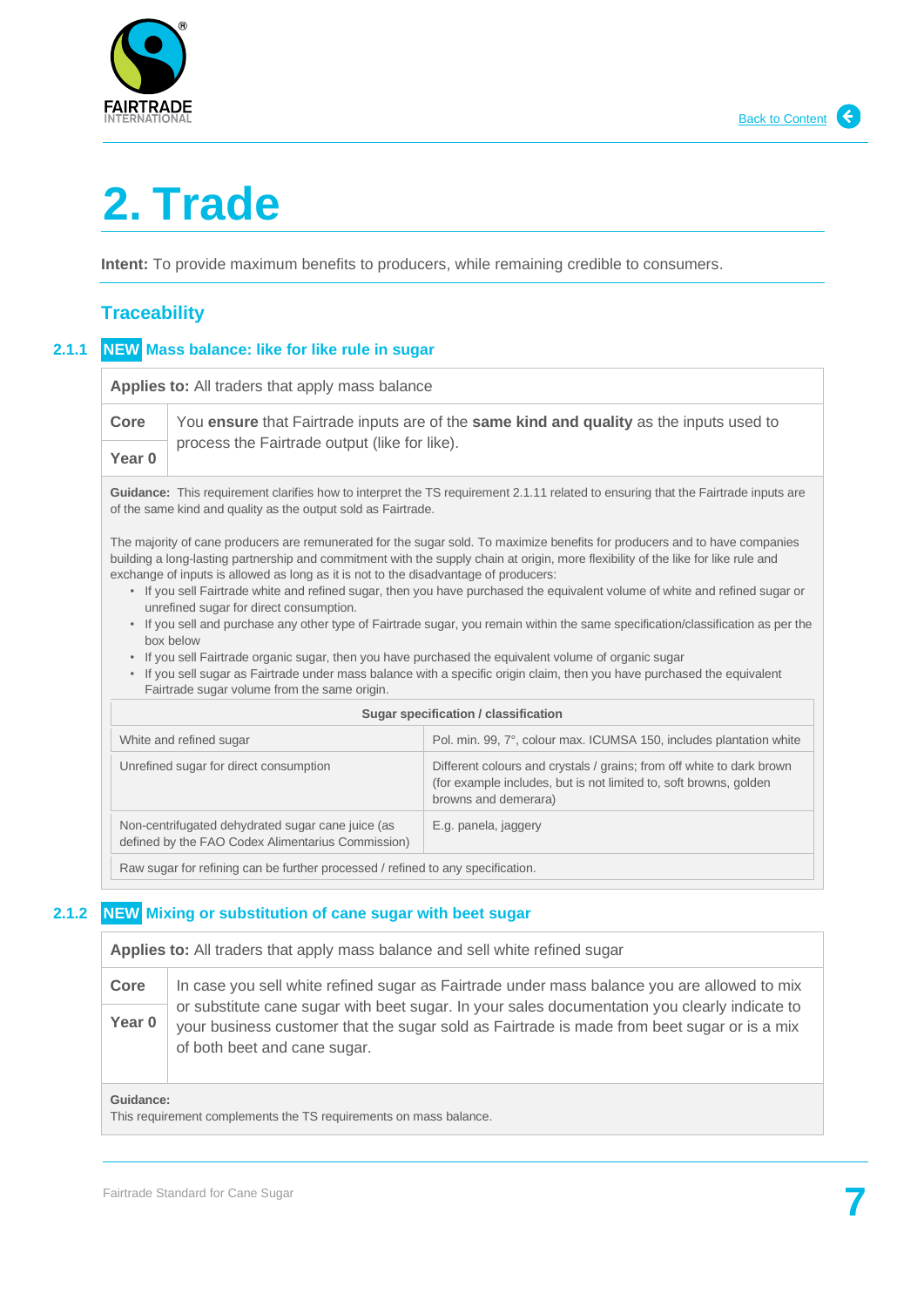

# **2.1.3 NEW Avoiding GMO contamination**

| <b>Applies to:</b> All traders that apply mass balance |                                                                        |
|--------------------------------------------------------|------------------------------------------------------------------------|
| Core                                                   | You do not use genetically modified beet sugar in a Fairtrade product. |
| Year 0                                                 |                                                                        |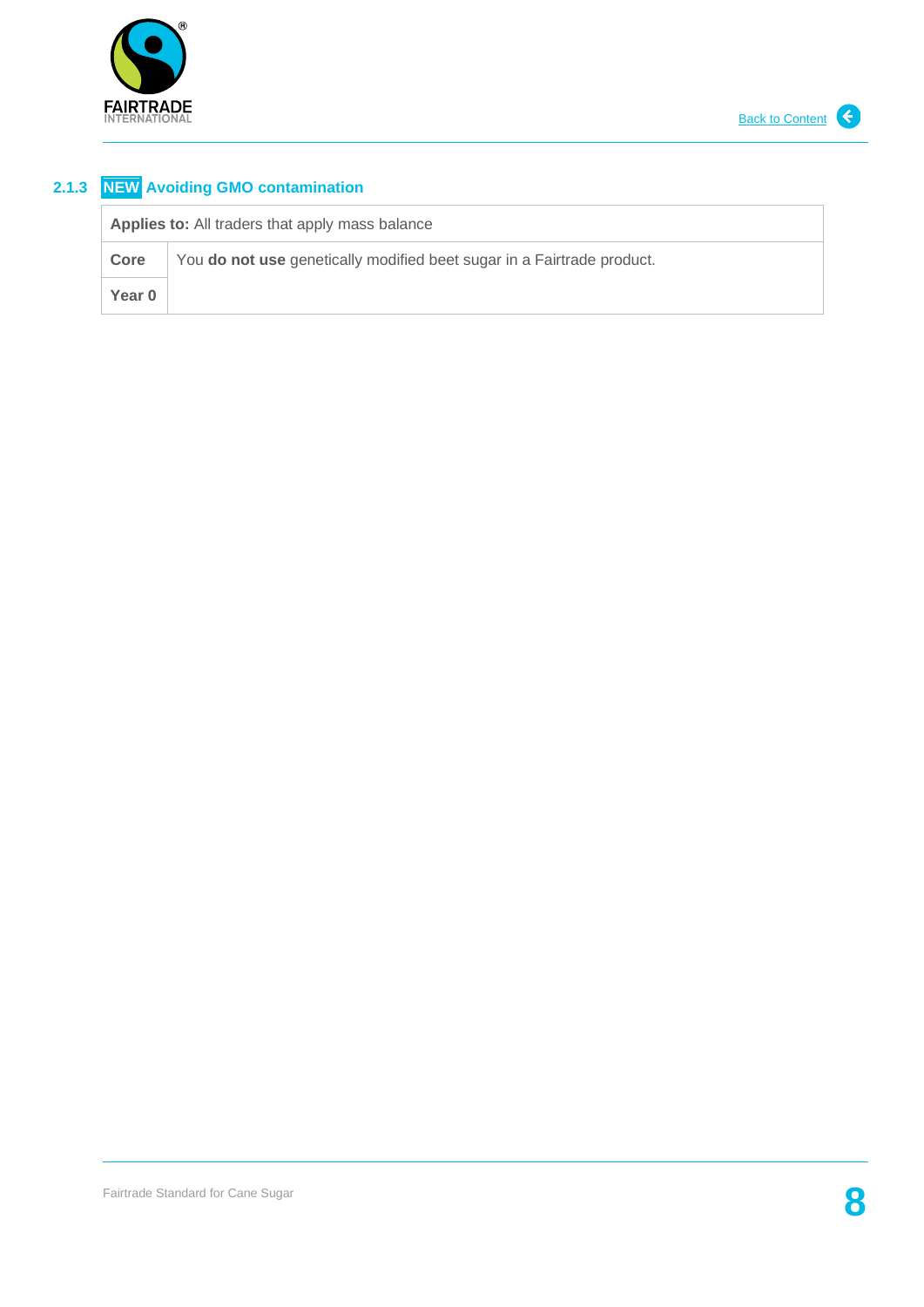

# <span id="page-8-0"></span>**3. Production**

**Intent**: To promote additional practices that stimulate sustainable production and the well-being of workers.

# <span id="page-8-1"></span>**Production indicators**

## **3.1.1 NEW Reporting of indicators**

| <b>Applies to: All producers</b> |  |
|----------------------------------|--|
|----------------------------------|--|

**Core** You **report** at least once a year on the following **monitoring indicators**: volumes and yields, kill/mill interval, use of inputs, water management. You **send** this information to **Year** [sugar@fairtrade.net.](mailto:sugar@fairtrade.net) Year<sub>3</sub>

**Guidance:** Monitoring production practices facilitates learning processes and enables the introduction of more sustainable practices and competitiveness over time. In addition, this information provides key data to the market.

A reporting template is provided in [Annex 1](#page-14-0) of this standard. You can use this template or use your own material, as long as you provide all the necessary information.

# <span id="page-8-2"></span>**Occupational health and safety**

## **3.2.1 NEW Drinking water for workers**

| <b>Applies to: All producers</b> |                                                                                            |
|----------------------------------|--------------------------------------------------------------------------------------------|
| Core                             | You and the members of your organization ensure that all field workers have clean drinking |
| Year 0                           | water.                                                                                     |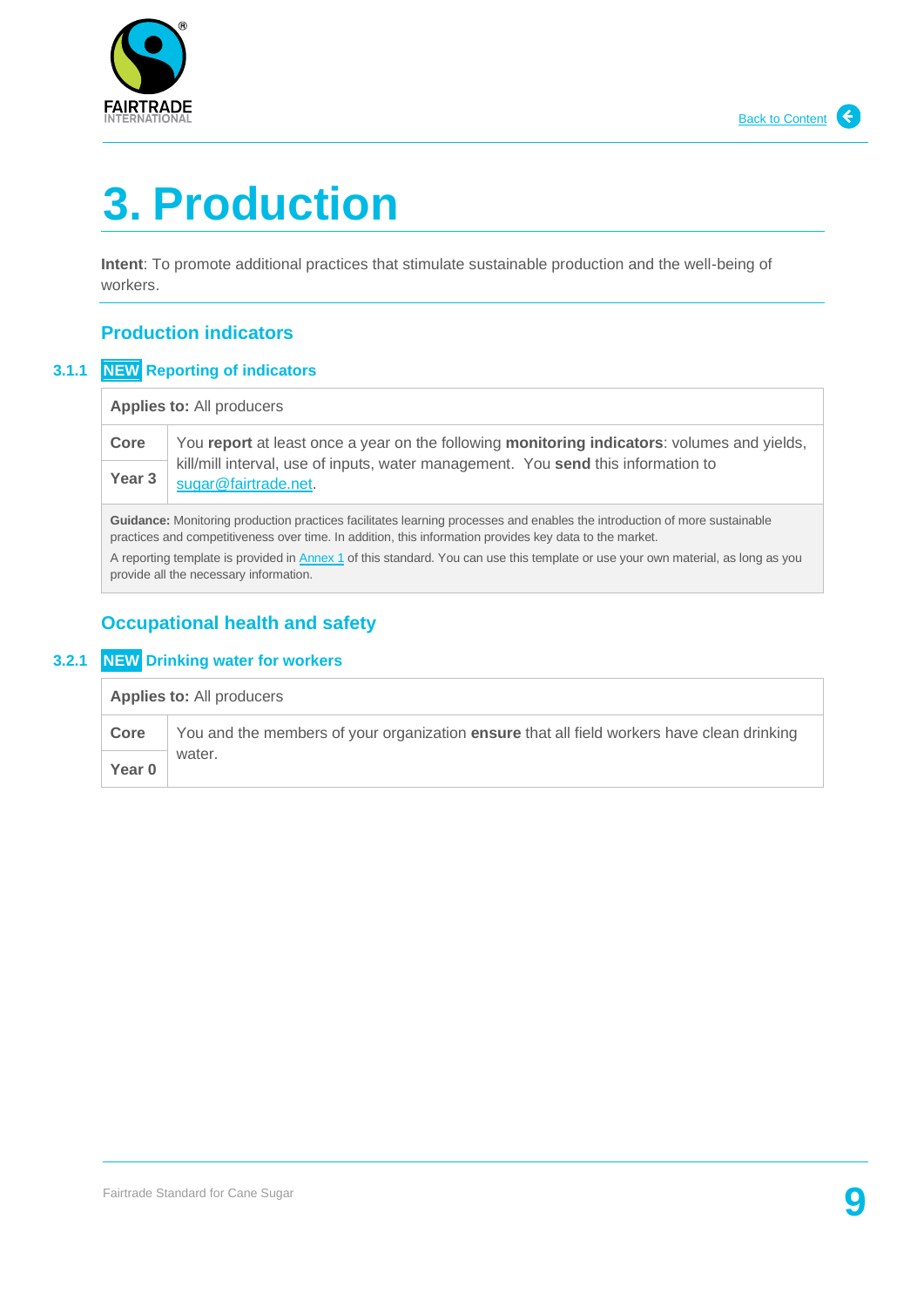

# <span id="page-9-0"></span>**4. Business and Development**

**Intent:** To ensure that Fairtrade transactions are carried out under transparent and fair conditions, in a way that lays the foundations for producer empowerment and development.

## <span id="page-9-1"></span>**Contracts**

#### **4.1.1 Contracts / Supply agreements**

| <b>Applies to: Mills / exporters</b> |                                                                                              |
|--------------------------------------|----------------------------------------------------------------------------------------------|
| Core                                 | You sign contracts / supply agreements with producers prior to or as soon as possible during |
| Year 0                               | the cane harvest, including for Fairtrade eligible cane.                                     |

### **4.1.2 NEW Bi-annual reporting by conveyors**

| <b>Applies to: Fairtrade conveyors</b> |                                                                                                                                                             |
|----------------------------------------|-------------------------------------------------------------------------------------------------------------------------------------------------------------|
| Core                                   | You send to the producer, twice a year, a report including, for each purchase contract, the<br>exact volumes that have been sold and Fairtrade Premium due. |
| Year 0                                 |                                                                                                                                                             |

**Guidance:** This requirement replaces the requirement 4.1.5 in the Trader Standard.

## <span id="page-9-2"></span>**Price and Fairtrade Premium**

#### **4.2.1 NEW Payment and agreement on market price**

**Applies to:** Fairtrade conveyors

| Core   | You <b>agree</b> with the producer the price and payment terms. If prices are defined by national |
|--------|---------------------------------------------------------------------------------------------------|
|        | authorities through mechanisms such as revenue sharing systems or if the price is set by the      |
| Year 0 | government, a written agreement is not necessary.                                                 |

**Guidance:** This requirement replaces the requirement 4.2.1 in the Trader Standard. You are encouraged to share with producers information about how the payment system in your country works.

#### **4.2.2 Fairtrade Premium for secondary products and / or its derivatives**

#### Applies to: Fairtrade payers

| Core   | For secondary products and / or its derivatives, you pay at least a Fairtrade Premium of 15% |
|--------|----------------------------------------------------------------------------------------------|
| Year 0 | in addition to the negotiated price.                                                         |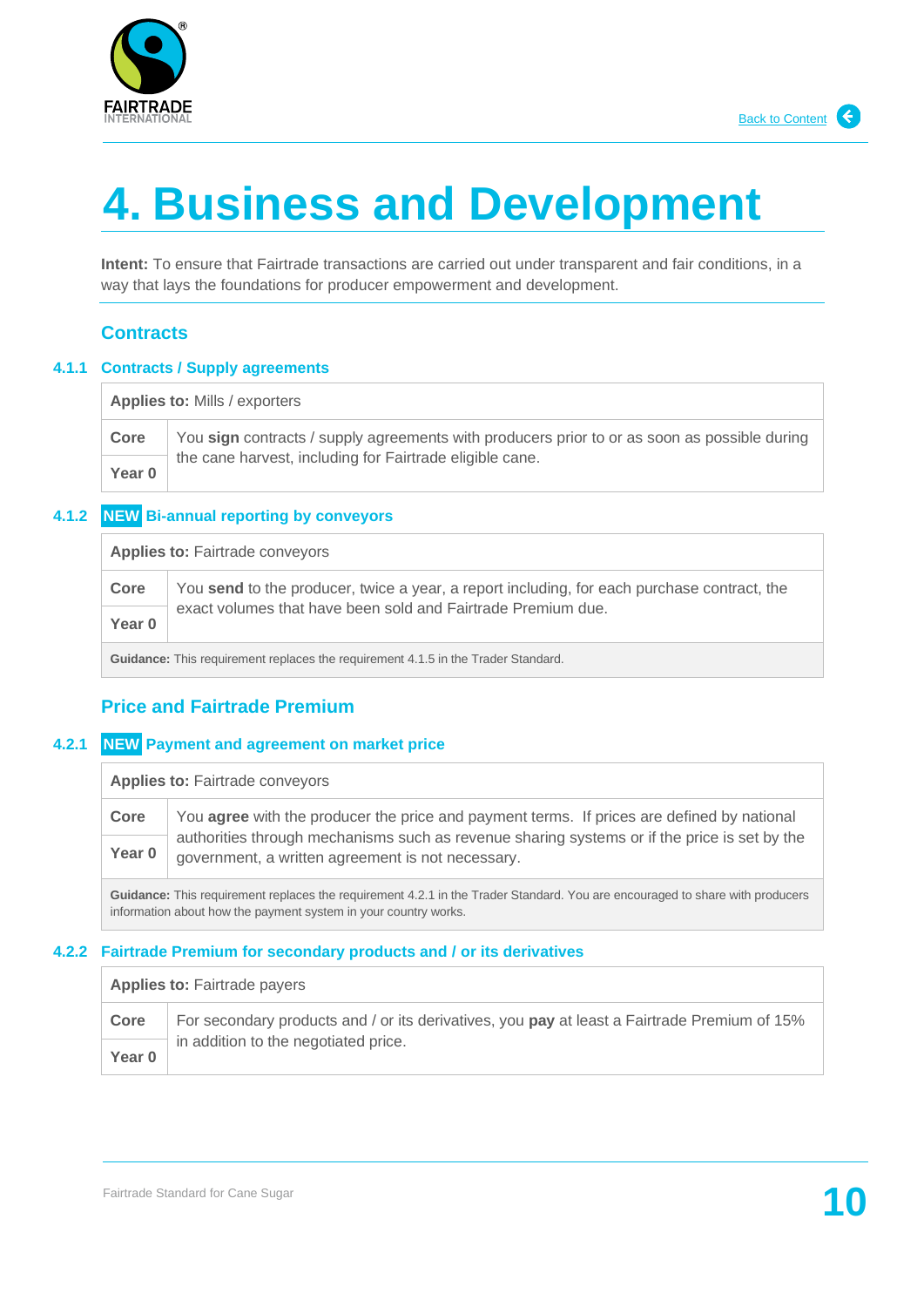

## <span id="page-10-0"></span>**Timely payment**

#### **4.3.1 Timely payment of Premium by payers**

| <b>Applies to: Fairtrade Payers</b> |                                                                                               |  |
|-------------------------------------|-----------------------------------------------------------------------------------------------|--|
| Core                                | You pay the producer (or the conveyor, if applicable) the Fairtrade Premium for the Fairtrade |  |
| Year 0                              | products no later than 30 days after the receipt of the documents transferring ownership.     |  |

### **4.3.2 NEW Aggregation of premium payment by conveyors**

| <b>Applies to: Fairtrade Conveyors</b> |                                                                                                                    |  |
|----------------------------------------|--------------------------------------------------------------------------------------------------------------------|--|
| Core                                   | Where requested and agreed by the producers, you can transfer premium payments in an                               |  |
| Year 0                                 | aggregated manner, in which case this payment must be made no later than 30 days after the<br>end of each quarter. |  |

# <span id="page-10-1"></span>**Premium payment in case of multiple producers supplying the same mill**

#### **4.4.1 NEW Agreement among multiple producers supplying the same mill**

#### **Applies to:** All producers

| Core              | You have an agreement with other producer organizations delivering to the same mill on how                                                                                                                                                                                                                                                                                                                             |
|-------------------|------------------------------------------------------------------------------------------------------------------------------------------------------------------------------------------------------------------------------------------------------------------------------------------------------------------------------------------------------------------------------------------------------------------------|
| Year <sub>0</sub> | the Fairtrade Premium will be shared among the organizations. You inform the mill about the<br>agreement in writing before harvest starts.                                                                                                                                                                                                                                                                             |
|                   | In case there is no agreement on how the Fairtrade Premium should be distributed among<br>producer organizations delivering to the same mill, then a mediation process must be started<br>immediately. If there is no conclusion within 4 weeks after the mediation process has started,<br>you accept that the payer distributes the premium according to the volume of sugar cane<br>delivered by each organization. |

**Guidance:** The requirement also applies to multiple producers selling through the same exporter.

Mediation can be led by Producer Networks or Fairtrade International (GPM) or any other body that all parties can agree on.

Other alternatives for the distribution of premium are for example Fairtrade Premium equally divided by the number of organizations delivering to the mill or Fairtrade Premium distributed proportionate to the number of members in each organization.

## **4.4.2 NEW Agreement on membership lists**

#### **Applies to:** All producers

| Core   | In cases where individual producers are members of more than one organization, you <b>agree</b>                                                                                                                                                                                           |  |
|--------|-------------------------------------------------------------------------------------------------------------------------------------------------------------------------------------------------------------------------------------------------------------------------------------------|--|
| Year 0 | internally on your membership list and send it to the mill / exporter before harvest starts. The<br>list includes the date and the expected overall volume of the organization and per member.<br>Changes to the membership will not be accepted during harvest. Individual producers can |  |
|        | only be a member of one organization at a time.                                                                                                                                                                                                                                           |  |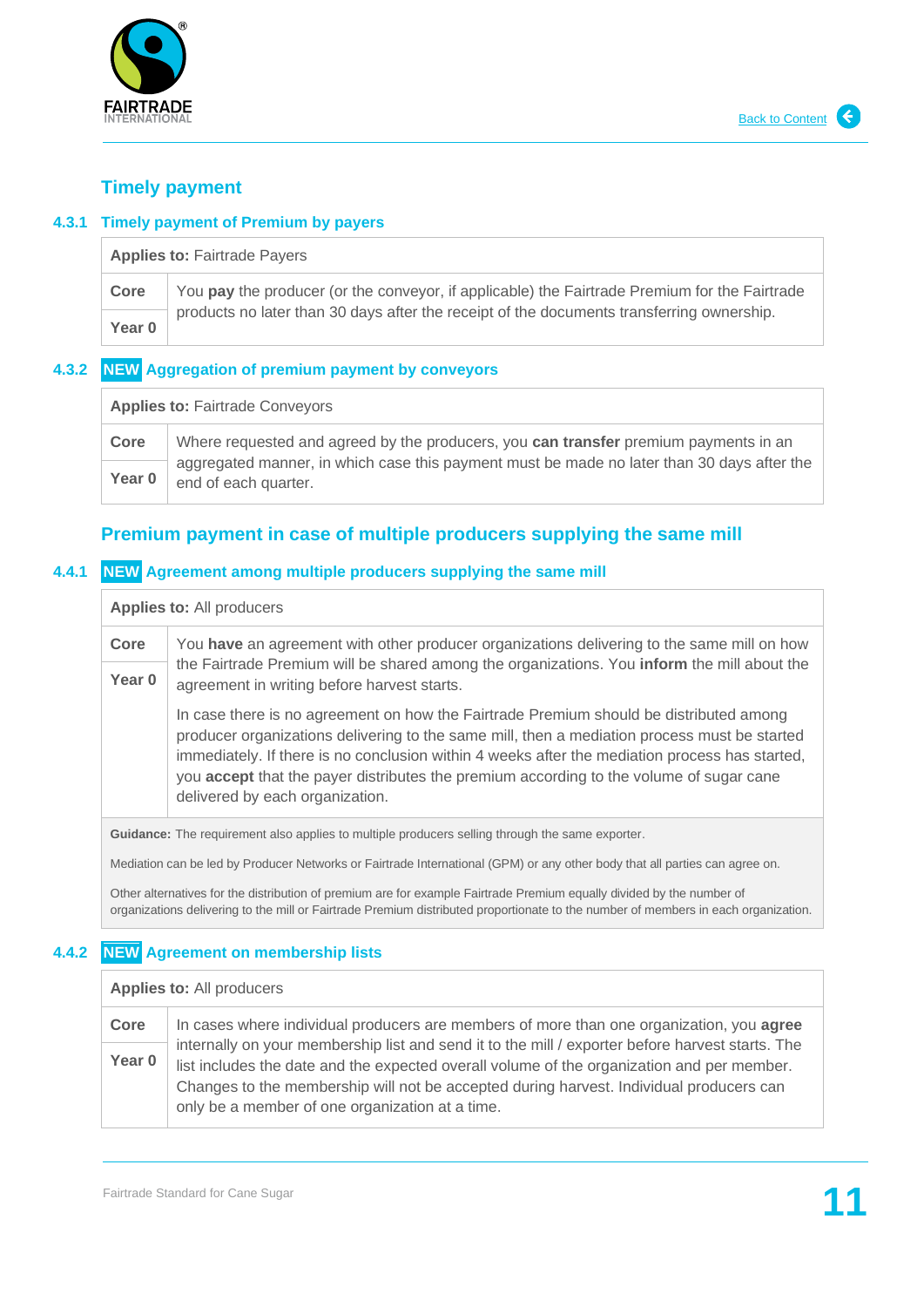

#### **4.4.3 Documentary traceability**

**Applies to:** Mills / exporters **Core** You **keep** records with the names of the individual producers, the producer organization of the individual producers, the volumes, and the dates of the delivery. You **seek** confirmation of the volumes of cane supplied by each producer organization per harvest. You **communicate** to the payer the agreement reached by producers on premium distribution, or in case of no-agreement among producers, the volumes of cane supplied by each producer organization. **Year 0**

### **4.4.4 NEW Payment of premium when multiple producers supply the same mill**

| <b>Applies to: Fairtrade payers</b> |                                                                                   |  |
|-------------------------------------|-----------------------------------------------------------------------------------|--|
| Core                                | You pay the premium according to the information provided by the mill / exporter. |  |
| Year 0                              |                                                                                   |  |

## <span id="page-11-0"></span>**Premium use**

### **4.5.1 NEW Premium planning**

#### **Applies to:** All Producers

| Core   | When planning for the Fairtrade Development Plan, you discuss if investing the Fairtrade                                                                                                                                                    |  |
|--------|---------------------------------------------------------------------------------------------------------------------------------------------------------------------------------------------------------------------------------------------|--|
| Year 0 | Premium in activities that increase quality and productivity would help your members to<br>have more secure incomes. You present the results of this discussion to the General<br>Assembly before approving the Fairtrade Development Plan. |  |

**Guidance:** The intention of this requirement is that you and your members are aware that programs to increase productivity and quality may be an important tool to increase income and that you are able to assess whether or not these investments respond to the needs of your organization, members, workers and communities. You are encouraged to use at least 25% of the value of the Fairtrade Premium for productivity, quality and sustainable production improvement activities. However, it is recognized that producer organizations are free to decide on their premium use.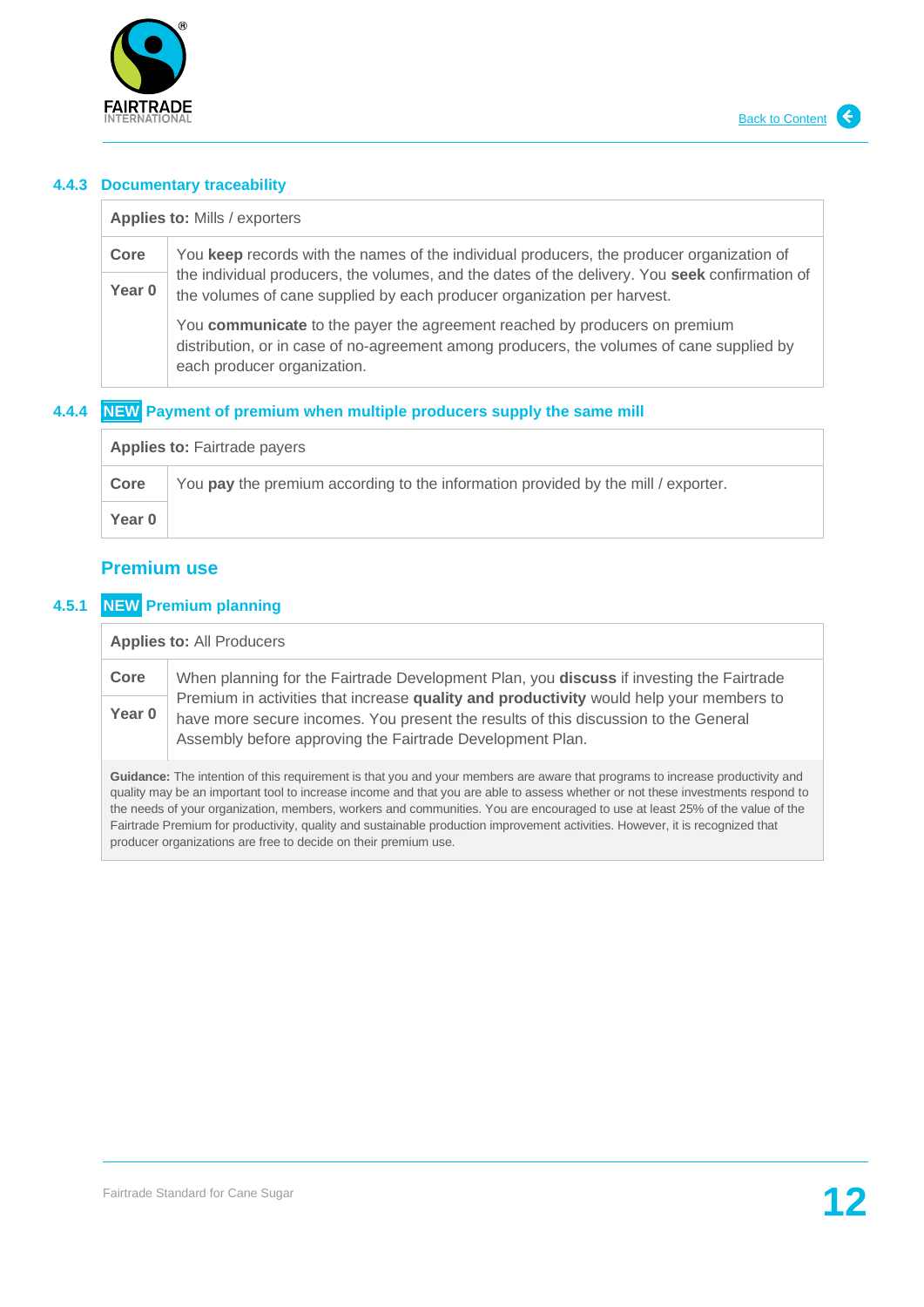

## <span id="page-12-0"></span>**Access to finance**

## **4.6.1 NEW Pre-financing Fairtrade contracts**

**Applies to:** First buyer of cane

**VBP** You **provide** other forms of financial support to producers, as described in requirement 4.4.5 in the Trader Standard. **Year 0**

**Guidance:** Since individual cane producers are paid directly by the mill or any-other body in the country of origin, pre-finance is not applicable.

This requirement replaces the requirement 4.4.1 in the Trader Standard.

## **4.6.2 NEW Access to other types of finance**

| <b>Applies to: Fairtrade payer</b> |                                                                                            |  |
|------------------------------------|--------------------------------------------------------------------------------------------|--|
| <b>VBP</b>                         | You provide other forms of financial support to producers, as described in Trader Standard |  |
| Year 0                             | (req. 4.4.5.), for example, to pay the premium in advance.                                 |  |

## <span id="page-12-1"></span>**Sourcing and market information for planning**

### **4.7.1 NEW Regular meetings with producers**

**Applies to:** Mills / exporters or marketing body in the country of origin.

**Core** You **invite** representatives of all producer organizations you buy from, to regular meetings to discuss how to improve sustainable production of sugar cane, sugar and its secondary products. You **share** an annual report of Fairtrade sales as well as an overview of the premium to be received. These meetings take place at least twice a year and agreements are minuted. **Year 0**

**Guidance:** It is recommended that the meetings take place before the harvest and after Fairtrade sales are confirmed. The meetings are convened by the mill, the exporter or the marketing body. It is usually the body the producers have the contract with.

## <span id="page-12-2"></span>**Retro-certification**

#### **4.8.1 Sourcing**

| <b>Applies to: Producers</b> |                                                                                        |  |
|------------------------------|----------------------------------------------------------------------------------------|--|
| Core                         | You can sell your cane as retro-certified for a maximum of one year before the initial |  |
| Year 0                       | certification was granted.                                                             |  |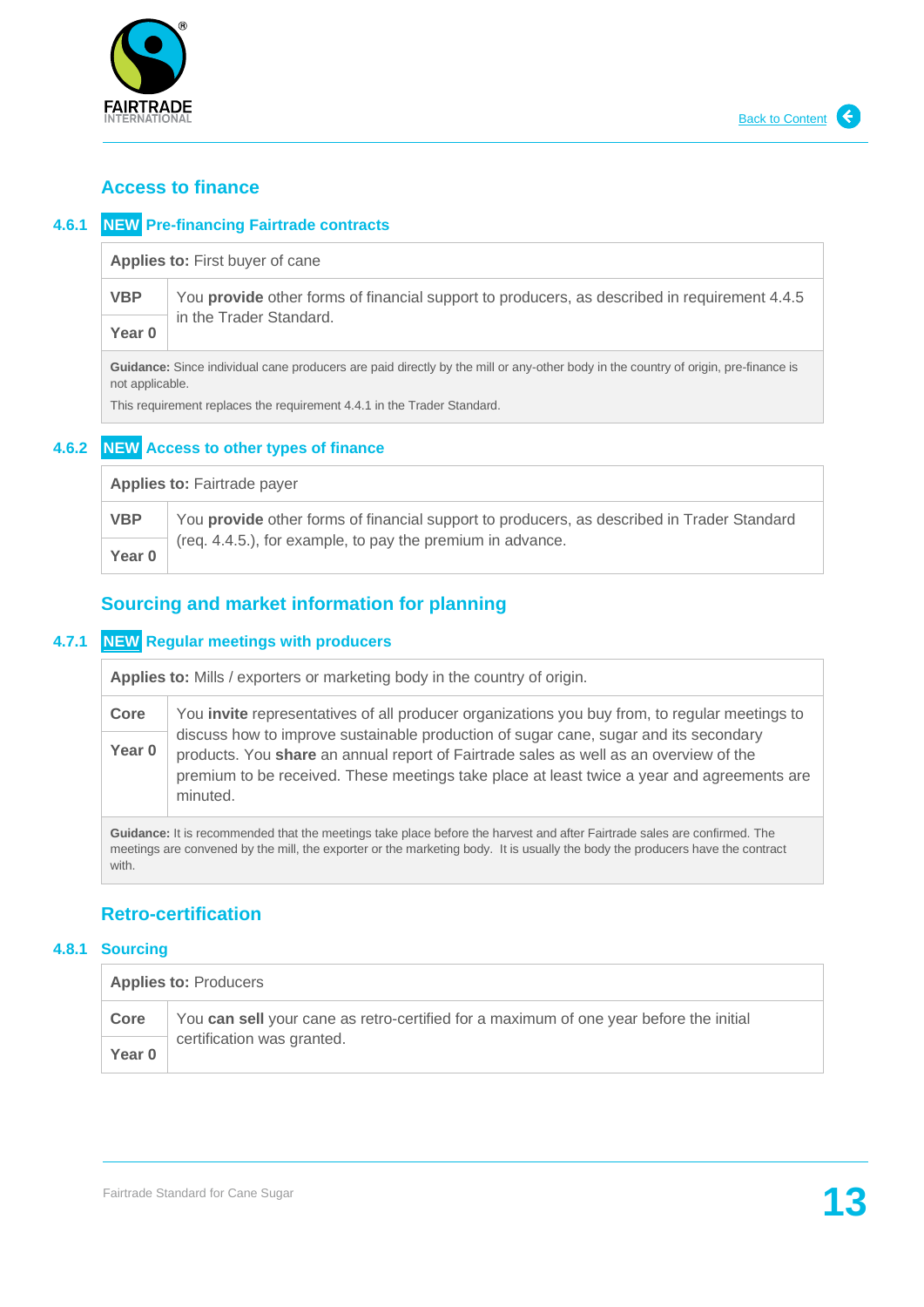

# **4.8.2 Confirmation of Fairtrade eligible**

| <b>Applies to: Fairtrade payer</b> |                                                                                            |  |
|------------------------------------|--------------------------------------------------------------------------------------------|--|
| Core                               | You are allowed to retro-certify sugar. If you retro-certify you ensure you have a written |  |
| Year 0                             | confirmation from the exporter that Fairtrade eligible sugar is available.                 |  |

## **4.8.3 Record-keeping**

| <b>Applies to: Exporters</b> |                                                     |  |
|------------------------------|-----------------------------------------------------|--|
| Core                         | You keep track of volumes of retro-certified sugar. |  |
| Year 0                       |                                                     |  |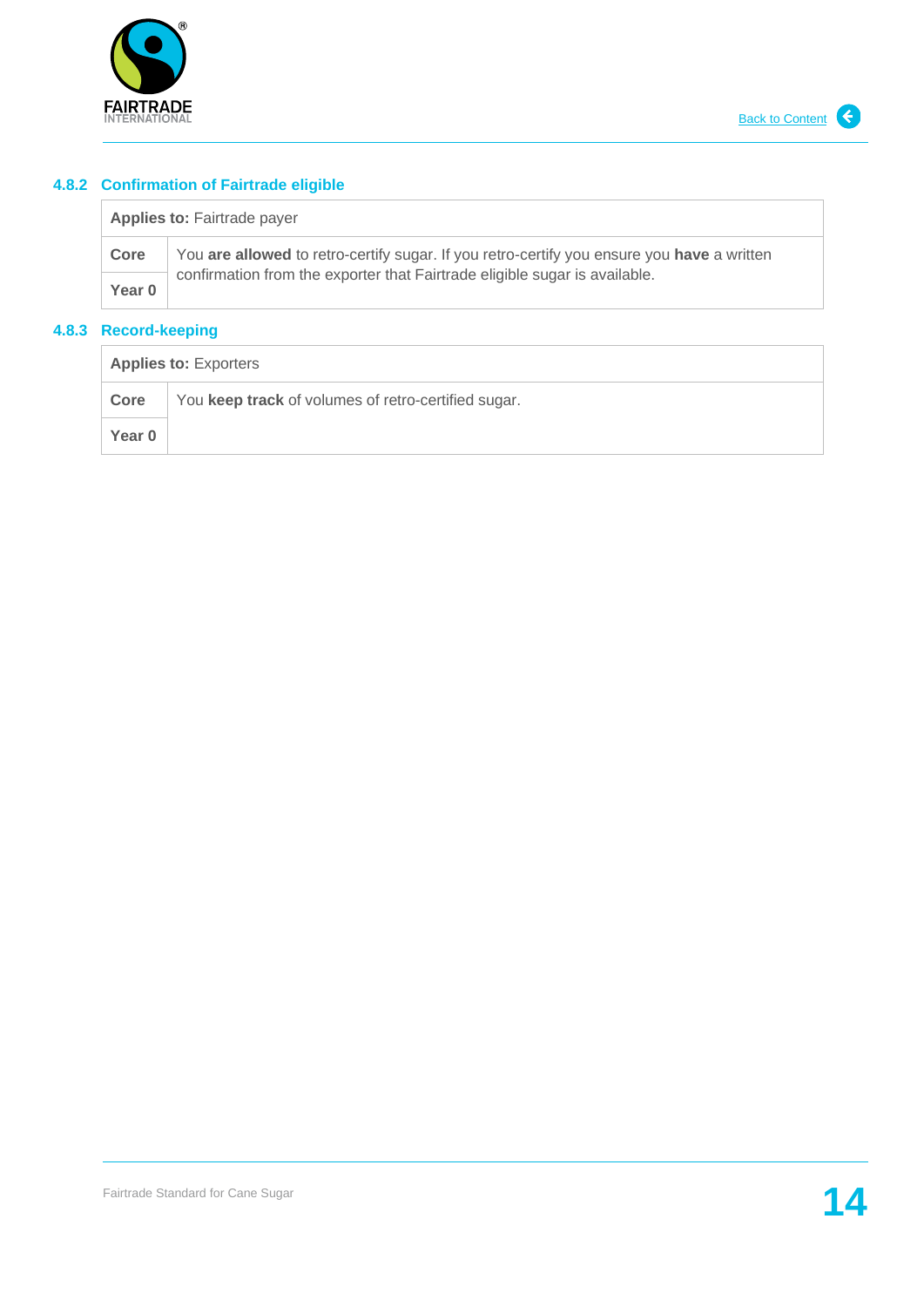

# Annex 1: Reporting template for production indicators

## **Fairtrade Standard for Cane Sugar**

This template is designed to help you comply with requirement 3.1.1 in the Production section in the Fairtrade Standard for Cane Sugar. This template can also help you to comply with requirement 4.5.1 in the Cane Sugar Standard regarding Premium planning activities. It can be an effective tool to monitor production indicators and to assess whether further investments in productivity and quality respond to the needs of your organization, members, workers and communities. It is not necessary that you use this template in order to comply with the requirements, but it can help you to have a starting point, guide you through the process and provide you with ideas.

Unpredictable, volatile and low cane and sugar prices have threatened the viability of sugar cane production, especially for small farmers. Monitoring production practices allows you and your members to have an overview of your performance and enable you to take measures to increase your competitiveness and productivity. Such activities can include improving the use of inputs, production and/or harvesting methods, or seeking collaboration with research institutes and the industry. Decreasing unnecessary costs and using the right inputs to improve your productivity could result in an increased revenue / income. The development and monitoring of indicators offers you and your members a greater control over your organization, especially if you collect good quality data for comparison and analysis.

In addition, this information provides key data to buyers. The information generated by using this template can provide further evidence of measurable impact for producers while it also allows Fairtrade International to better understand producer organizations and consequently shape and improve the Fairtrade system by identifying target areas where further support for producers is needed.

<span id="page-14-0"></span>Abbreviations used: MT (metric tons), ha (hectares), kg (kilograms)

| <b>General information of the organization:</b>                                                                                                                                                                                                                                                                                                                                                                                                                 |                                                                          |
|-----------------------------------------------------------------------------------------------------------------------------------------------------------------------------------------------------------------------------------------------------------------------------------------------------------------------------------------------------------------------------------------------------------------------------------------------------------------|--------------------------------------------------------------------------|
| FLO ID                                                                                                                                                                                                                                                                                                                                                                                                                                                          |                                                                          |
| Name of the organization                                                                                                                                                                                                                                                                                                                                                                                                                                        |                                                                          |
| Number of individual members producing sugar cane                                                                                                                                                                                                                                                                                                                                                                                                               |                                                                          |
| Production/crop year                                                                                                                                                                                                                                                                                                                                                                                                                                            |                                                                          |
| Guidance: all information reported should cover the same crop year.                                                                                                                                                                                                                                                                                                                                                                                             |                                                                          |
| Are the figures provided a sample or do they include the information of all your individual members?                                                                                                                                                                                                                                                                                                                                                            | The information reported below include all my members                    |
| Guidance: You can collect the information based on the whole membership or on a selection of producers.<br>If you decide to report on a sample, this should be representative for the whole membership (for example the size, area of production<br>within the country, climatic differences, flat land or rocky / hilly areas, etc.). Also, indicate the percentage of producers that are covered<br>and describe the criteria you used to choose your sample. | The information reported below is based on ______ ( ____%) of my members |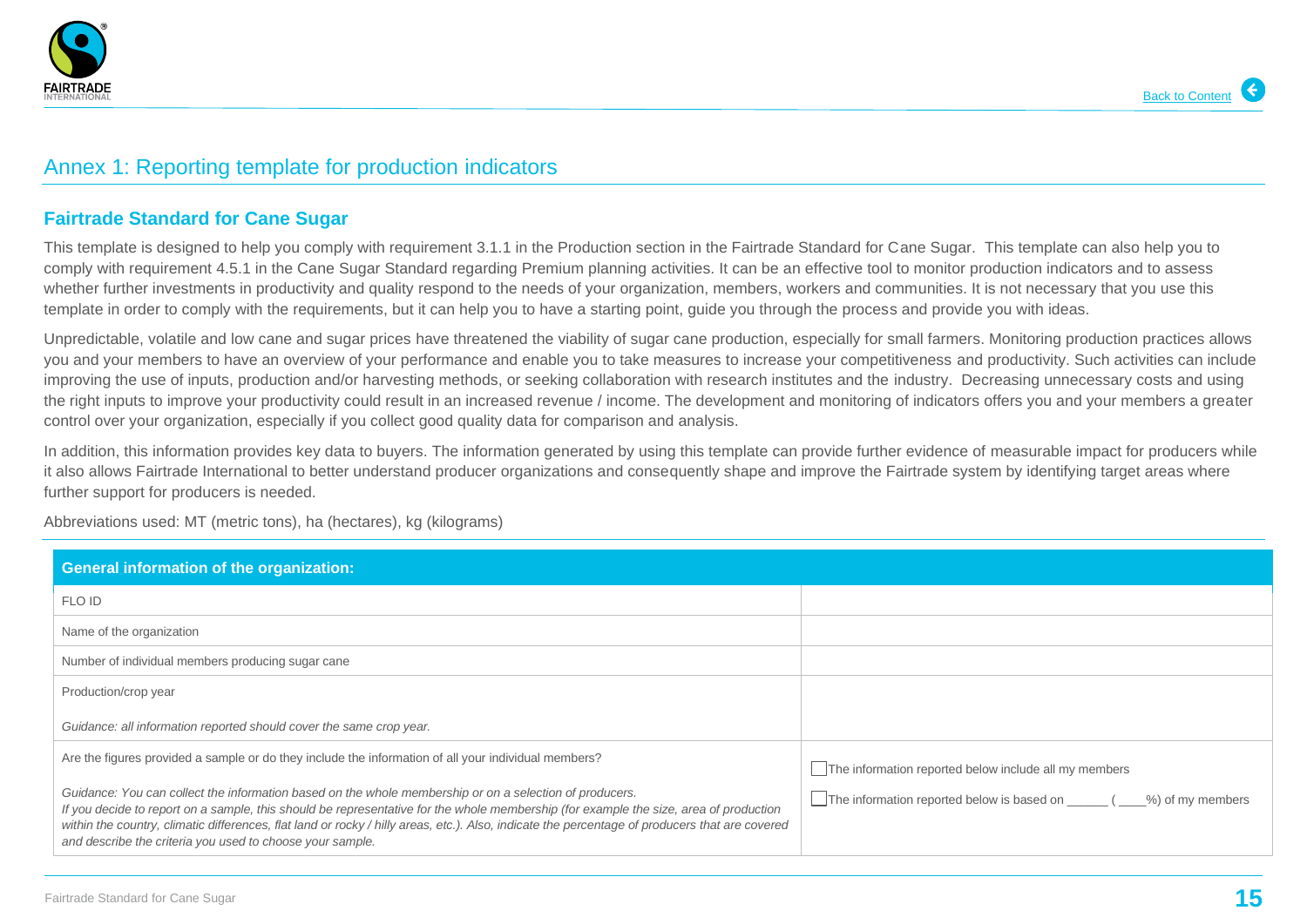



| It is recommended that you continue to report on the same group of members from year to year; otherwise you will not be able to<br>compare the data. If from one year to another you select a different sample, please explain why. |  |
|-------------------------------------------------------------------------------------------------------------------------------------------------------------------------------------------------------------------------------------|--|
| Average MT of cane per MT of sugar                                                                                                                                                                                                  |  |
| Guidance: Also known as "tc/ts" and is established on a daily basis as an average of the overall performance during the crushing<br>period. Usually the processor informs the average after the harvest is completed.               |  |
| Total volume of in MT of cane produced by members in the last crop year.                                                                                                                                                            |  |
| Guidance: This is the volume produced NOT the volume delivered to the mill.                                                                                                                                                         |  |
| Total volume of MT of cane processed by your members in the last crop year                                                                                                                                                          |  |
| Total land area under cane sugar production (ha)                                                                                                                                                                                    |  |
| Guidance: This is the total land area from all members which was cultivated with cane sugar in the last crop year                                                                                                                   |  |

| Topic                                                                                                                                                                                                                                                                                                                                                                                                                                                                                                                       | <b>Indicator</b> | Unit of<br>measurement | <b>Data</b> | <b>Source of</b><br>information<br>(where does the information<br>coming from) | <b>Comment</b> (Any additional information<br>that gives background on the data<br>provided and that explains it in comparison<br>with the previous year and/or other<br>reference data like region averages) |  |  |
|-----------------------------------------------------------------------------------------------------------------------------------------------------------------------------------------------------------------------------------------------------------------------------------------------------------------------------------------------------------------------------------------------------------------------------------------------------------------------------------------------------------------------------|------------------|------------------------|-------------|--------------------------------------------------------------------------------|---------------------------------------------------------------------------------------------------------------------------------------------------------------------------------------------------------------|--|--|
| 1. Volumes and yields                                                                                                                                                                                                                                                                                                                                                                                                                                                                                                       |                  |                        |             |                                                                                |                                                                                                                                                                                                               |  |  |
| Fairtrade cane sugar is produced in very different geographical areas, therefore the following examples are only an indication and might be different for your own organization. Various strategies could support you in<br>achieving best performance of yields, for example maintenance of ratoons before planting, soil preparation and use of inputs based on results of soil testing, choice of varieties and adhering to variety / soil, training<br>and implementation of Good Agricultural Practices, among others. |                  |                        |             |                                                                                |                                                                                                                                                                                                               |  |  |

| 1.1 Cane /Sugar yield | Average MT of cane per MT of sugar                                                  | tc/ts | Example: 8.6                                            | Example: provided by the<br>processor | Examples of factors affecting yields,<br>climate, logistics, number of days of<br>unapproachable fields, number of day of<br>mill breakdown, information on mill<br>efficiency |
|-----------------------|-------------------------------------------------------------------------------------|-------|---------------------------------------------------------|---------------------------------------|--------------------------------------------------------------------------------------------------------------------------------------------------------------------------------|
| 1.2 Sugar yield       | Average MT of sucrose per hectare                                                   | ts/ha |                                                         |                                       |                                                                                                                                                                                |
| 1.3 Field yield       | Total volume of cane produced by members / Total<br>land area under cane production | tc/ha | Example:<br>>80 tc/ha 1R; >70 tc/ha 2R; >65<br>tc/ha 4R |                                       |                                                                                                                                                                                |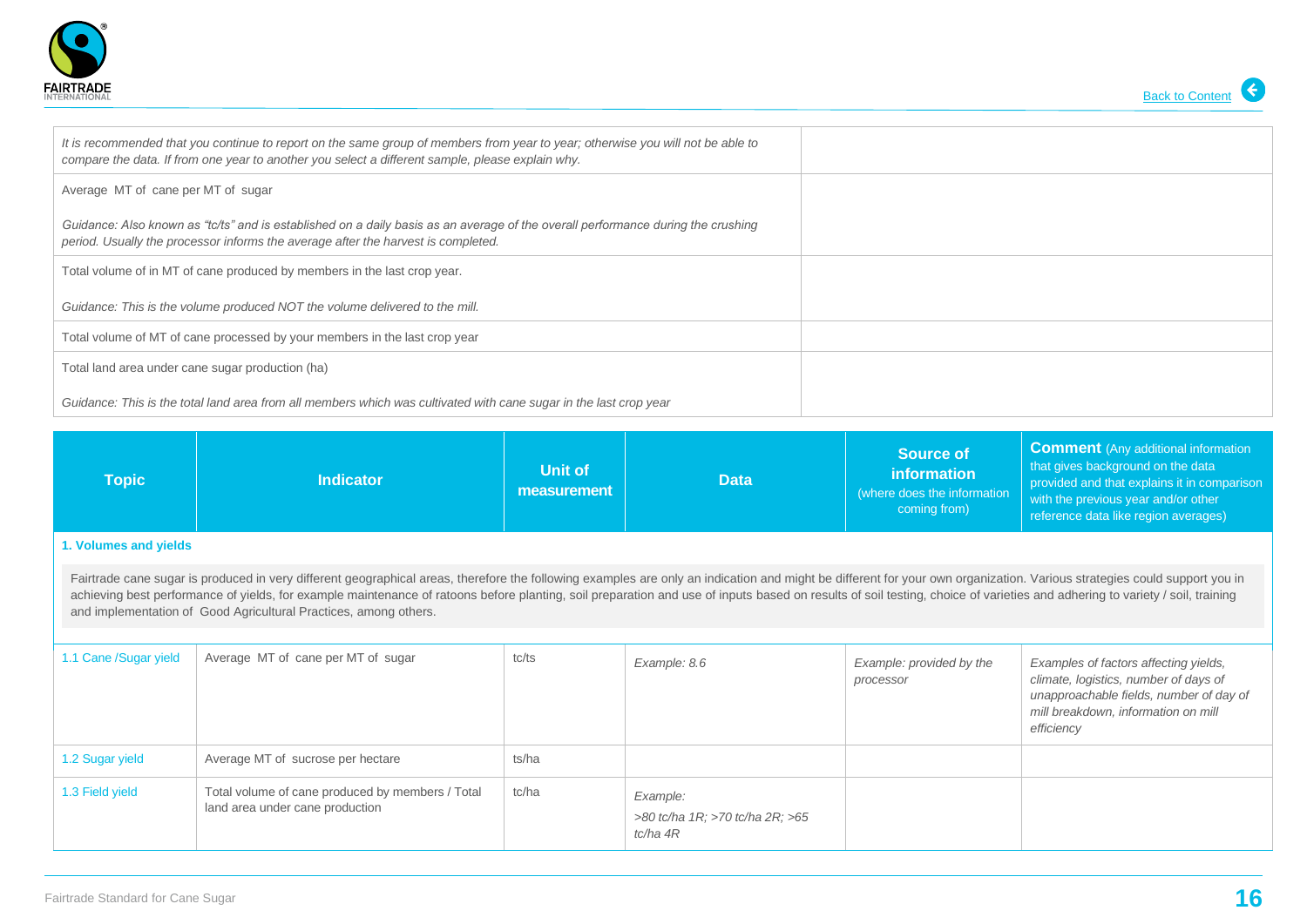

| <b>Topic</b>                                                                                                                                                                                                                                                                                                                                                                                                                     | <b>Indicator</b>                                                                                                                                                                                                                                            | <b>Unit of</b><br>measurement           | <b>Data</b>                                                         | <b>Source of</b><br>information<br>(where does the information<br>coming from) | <b>Comment</b> (Any additional information<br>that gives background on the data<br>provided and that explains it in comparison<br>with the previous year and/or other<br>reference data like region averages) |  |
|----------------------------------------------------------------------------------------------------------------------------------------------------------------------------------------------------------------------------------------------------------------------------------------------------------------------------------------------------------------------------------------------------------------------------------|-------------------------------------------------------------------------------------------------------------------------------------------------------------------------------------------------------------------------------------------------------------|-----------------------------------------|---------------------------------------------------------------------|--------------------------------------------------------------------------------|---------------------------------------------------------------------------------------------------------------------------------------------------------------------------------------------------------------|--|
|                                                                                                                                                                                                                                                                                                                                                                                                                                  | 2. Kill/mill interval: this interval is the time between cutting/burning the cane and delivering to the mill and is generally optimized by harvesting at peak maturity (ripeness) of the cane and reducing<br>extraneous matter content in canes harvested. |                                         |                                                                     |                                                                                |                                                                                                                                                                                                               |  |
| cane to the mill, the higher the sugar yield.                                                                                                                                                                                                                                                                                                                                                                                    | The interval depends on your transport methods from the collection point to the mill and the distance to the processor. The cane needs to be crushed as fresh as possible, therefore the quickest you can deliver the                                       |                                         |                                                                     |                                                                                |                                                                                                                                                                                                               |  |
| green cane.                                                                                                                                                                                                                                                                                                                                                                                                                      | The difference of the threshold of 96 hours (48 hrs x 2) for green (fresh) cane takes in consideration the fact that sucrose content of burnt cane deteriorates approximately twice as fast than the sucrose content of                                     |                                         |                                                                     |                                                                                |                                                                                                                                                                                                               |  |
| Harvesting green or burnt cane has interdependency with the processing/crushing. In Fairtrade origins burning cane as a harvesting method is a practice of small farmers / workers and manual cane cutting that exist<br>in some countries. Cane cutting is done manually and harvesting burnt cane is one method to prevent death or injuries of cutters / farmers by snake bites.                                              |                                                                                                                                                                                                                                                             |                                         |                                                                     |                                                                                |                                                                                                                                                                                                               |  |
| 2.1 Average Kill/Mill<br>interval burn cane                                                                                                                                                                                                                                                                                                                                                                                      | Volume of burnt cane that was milled below 48<br>hours                                                                                                                                                                                                      | MT                                      |                                                                     |                                                                                |                                                                                                                                                                                                               |  |
|                                                                                                                                                                                                                                                                                                                                                                                                                                  | Volume of <b>burnt</b> cane that was milled above 48<br>hours                                                                                                                                                                                               | MT                                      |                                                                     |                                                                                |                                                                                                                                                                                                               |  |
| 2.2 Average Kill/Mill<br>interval green cane                                                                                                                                                                                                                                                                                                                                                                                     | Volume of green cane that was milled below 96<br>hours                                                                                                                                                                                                      | MT                                      |                                                                     |                                                                                |                                                                                                                                                                                                               |  |
|                                                                                                                                                                                                                                                                                                                                                                                                                                  | Volume of green cane that was milled above 96<br>hours                                                                                                                                                                                                      | MT                                      |                                                                     |                                                                                |                                                                                                                                                                                                               |  |
| 3. Use of inputs                                                                                                                                                                                                                                                                                                                                                                                                                 |                                                                                                                                                                                                                                                             |                                         |                                                                     |                                                                                |                                                                                                                                                                                                               |  |
| Understanding and recording the use of inputs will enable you to take informed measures to increase your competitiveness and productivity and/or seek technical support if needed. Ideally the use of inputs, for<br>example of fertilizers should be applied in amounts that respond to the nutrient need of the crop. The use of resistant cane varieties and integrated pest management decreases the need to use pesticides. |                                                                                                                                                                                                                                                             |                                         |                                                                     |                                                                                |                                                                                                                                                                                                               |  |
| See the Fairtrade Standard for Small Producer Organizations requirements 3.2.2; 3.2.5; 3.2.19; 3.2.22; 3.2.27, for more information on requirements related to use of inputs.                                                                                                                                                                                                                                                    |                                                                                                                                                                                                                                                             |                                         |                                                                     |                                                                                |                                                                                                                                                                                                               |  |
| 3.1 Use fertilizers                                                                                                                                                                                                                                                                                                                                                                                                              | Do your individual members keep records of the use<br>of fertilizers?                                                                                                                                                                                       | Yes/No                                  | $\Box$ Yes<br>$\Box$ No                                             |                                                                                |                                                                                                                                                                                                               |  |
|                                                                                                                                                                                                                                                                                                                                                                                                                                  | How many of your individual members apply fertilizer<br>based on:                                                                                                                                                                                           | Number of<br>individual                 | members apply fertilizer<br>a)<br>based on their own knowledge      |                                                                                |                                                                                                                                                                                                               |  |
|                                                                                                                                                                                                                                                                                                                                                                                                                                  | a) their own knowledge<br>b) results of soil sampling                                                                                                                                                                                                       | members applying<br>fertilizer based on | members apply fertilizer<br>b)<br>based on results of soil sampling |                                                                                |                                                                                                                                                                                                               |  |

 $\overline{\phantom{a}}$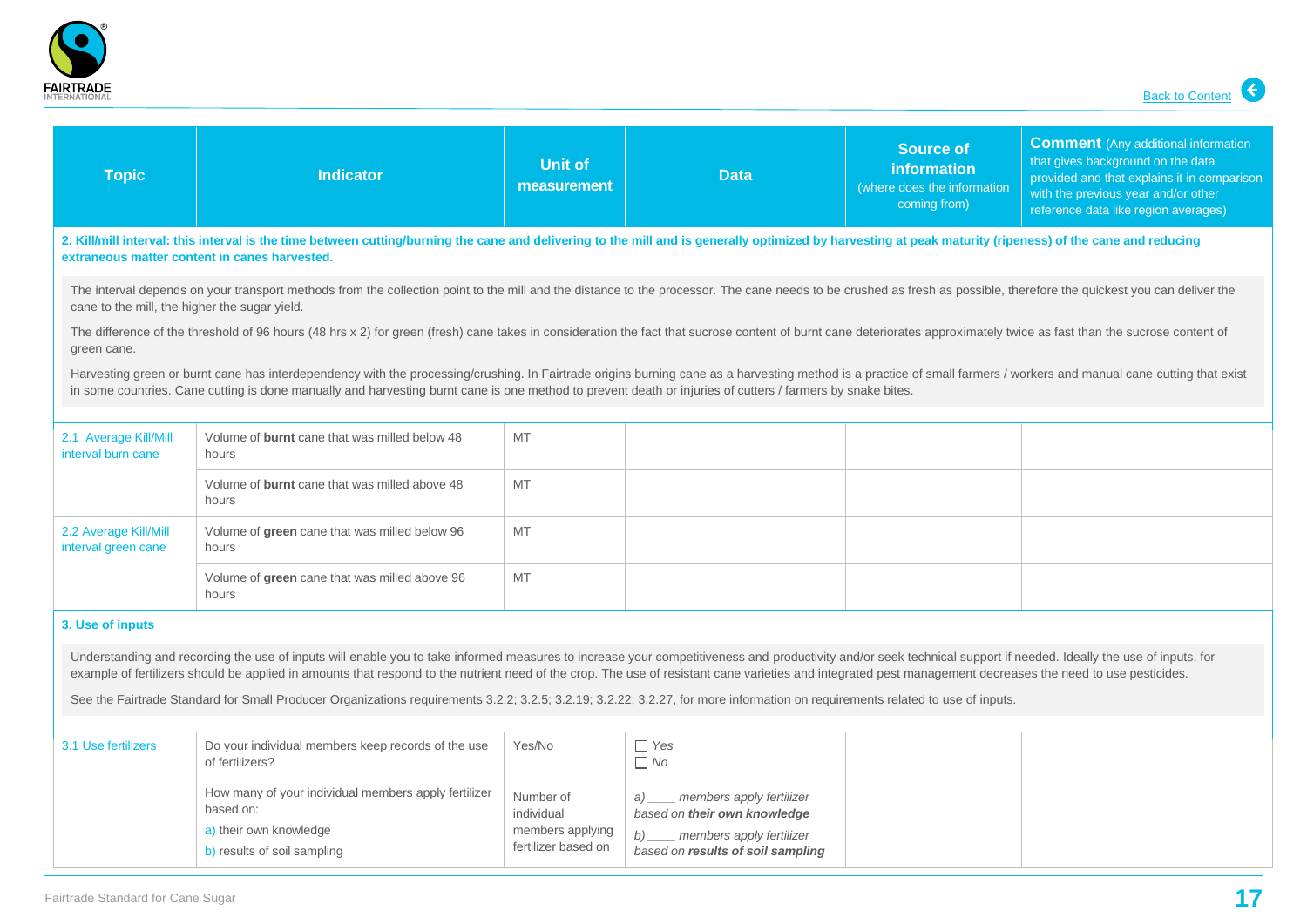

| <b>Topic</b>          | <b>Indicator</b>                                          | <b>Unit of</b><br>measurement            | <b>Data</b>                                                                                                                               | <b>Source of</b><br>information<br>(where does the information<br>coming from) | <b>Comment</b> (Any additional information<br>that gives background on the data<br>provided and that explains it in comparison<br>with the previous year and/or other<br>reference data like region averages) |
|-----------------------|-----------------------------------------------------------|------------------------------------------|-------------------------------------------------------------------------------------------------------------------------------------------|--------------------------------------------------------------------------------|---------------------------------------------------------------------------------------------------------------------------------------------------------------------------------------------------------------|
|                       | c) industry recommendations<br>d) others (please specify) | the examples<br>provided                 | c) ____ members apply fertilizer<br>based on industry<br>recommendations<br>d) ____ members apply fertilizer<br>based on                  |                                                                                |                                                                                                                                                                                                               |
| 3.2 Use of pesticides | Main pesticides used                                      | Commercial<br>names of the<br>pesticides | Commercial name: targeted pests<br>(Kg/ha)<br>Eg. Lorsban: sugarcane borer (1.6<br>Kg/ha)<br>1.<br>Kg/ha)<br>2.<br>Kg/ha)<br>3.<br>Kg/ha) |                                                                                |                                                                                                                                                                                                               |
|                       | Main pests targeted                                       | Name of pest                             |                                                                                                                                           |                                                                                |                                                                                                                                                                                                               |
|                       | Kg of the pesticide applied per ha                        | kg/ha                                    |                                                                                                                                           |                                                                                |                                                                                                                                                                                                               |
| 3.3 Use of herbicides | Main herbicides used                                      | Commercial<br>names of the<br>herbicides | Commercial name: targeted weed<br>(Kg/ha)<br>Eg. AAtrex: weed control (2 Kg/ha)<br>1.                                                     |                                                                                |                                                                                                                                                                                                               |
|                       | Main weeds targeted                                       | Name of weed                             |                                                                                                                                           |                                                                                |                                                                                                                                                                                                               |
|                       | Kg of the herbicide applied per ha                        | Kg/ha                                    | Kg/ha)<br>2.<br>Kg/ha)<br>3.<br>Kg/ha)                                                                                                    |                                                                                |                                                                                                                                                                                                               |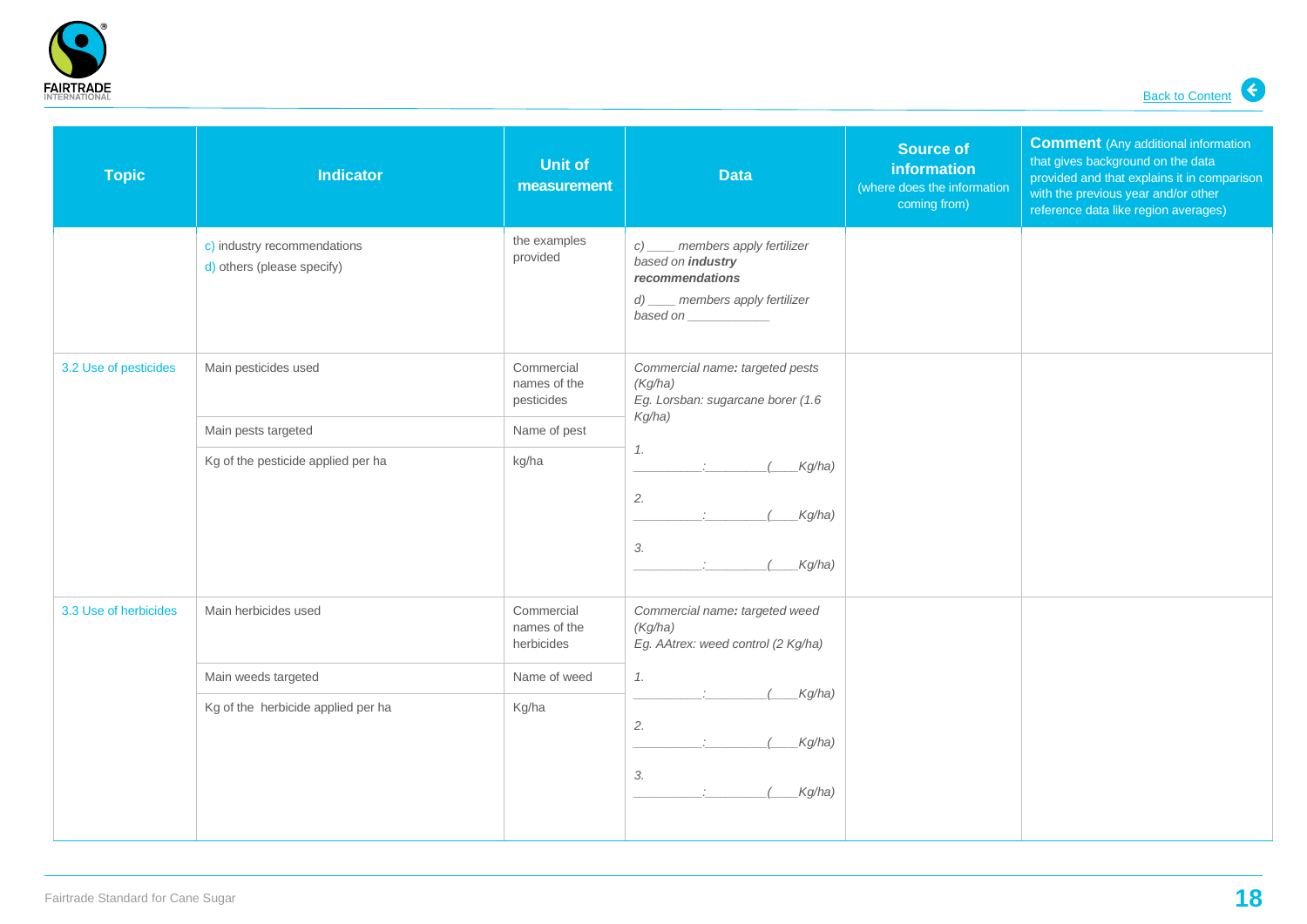

| <b>Topic</b>                                                                                                                                                                                                                                                                                                                                                                                                                                                                                                                                                                                                                                                                                                                                                                                                                                                                                                                  | <b>Indicator</b>                                      | Unit of<br>measurement  | <b>Data</b>                                                        | <b>Source of</b><br>information<br>(where does the information<br>coming from) | <b>Comment</b> (Any additional information<br>that gives background on the data<br>provided and that explains it in comparison<br>with the previous year and/or other<br>reference data like region averages) |  |  |
|-------------------------------------------------------------------------------------------------------------------------------------------------------------------------------------------------------------------------------------------------------------------------------------------------------------------------------------------------------------------------------------------------------------------------------------------------------------------------------------------------------------------------------------------------------------------------------------------------------------------------------------------------------------------------------------------------------------------------------------------------------------------------------------------------------------------------------------------------------------------------------------------------------------------------------|-------------------------------------------------------|-------------------------|--------------------------------------------------------------------|--------------------------------------------------------------------------------|---------------------------------------------------------------------------------------------------------------------------------------------------------------------------------------------------------------|--|--|
| 4. Water management                                                                                                                                                                                                                                                                                                                                                                                                                                                                                                                                                                                                                                                                                                                                                                                                                                                                                                           |                                                       |                         |                                                                    |                                                                                |                                                                                                                                                                                                               |  |  |
| Good management practices include water. Too much water can damage soil and result in higher cane growth but less overall sugar production, while too little water can result in poor growth and damaged crops.<br>Production and productivity evolve under different conditions even in the same geographical location. Monitoring water use, irrigation and drainage practices will enable you or your research institutes / industry /<br>partners to develop more precise recommendations that will help the members of your organization to improve productivity and quality. There are additional costs involved in irrigation projects, therefore recording the<br>water use could be important to see how (or whether) those costs are validated by the production and productivity gains.<br>See the Fairtrade Standard for Small Producer Organizations requirement 3.2.26 for more information on water management |                                                       |                         |                                                                    |                                                                                |                                                                                                                                                                                                               |  |  |
| 4.1 Irrigation                                                                                                                                                                                                                                                                                                                                                                                                                                                                                                                                                                                                                                                                                                                                                                                                                                                                                                                | Hectares of rainfed cane production                   | ha                      |                                                                    |                                                                                |                                                                                                                                                                                                               |  |  |
|                                                                                                                                                                                                                                                                                                                                                                                                                                                                                                                                                                                                                                                                                                                                                                                                                                                                                                                               | Hectares of cane production under irrigation          | ha                      |                                                                    |                                                                                |                                                                                                                                                                                                               |  |  |
|                                                                                                                                                                                                                                                                                                                                                                                                                                                                                                                                                                                                                                                                                                                                                                                                                                                                                                                               | Volume of water in m3 per hectare used for irrigation | M3/ha                   |                                                                    |                                                                                |                                                                                                                                                                                                               |  |  |
|                                                                                                                                                                                                                                                                                                                                                                                                                                                                                                                                                                                                                                                                                                                                                                                                                                                                                                                               | Type of irrigation systems used                       | List of methods<br>used | Example: drip irrigation                                           |                                                                                |                                                                                                                                                                                                               |  |  |
| 4.2 Drainage                                                                                                                                                                                                                                                                                                                                                                                                                                                                                                                                                                                                                                                                                                                                                                                                                                                                                                                  | Hectares of cane production with drainage             | ha                      |                                                                    |                                                                                |                                                                                                                                                                                                               |  |  |
|                                                                                                                                                                                                                                                                                                                                                                                                                                                                                                                                                                                                                                                                                                                                                                                                                                                                                                                               | Type of drainage methods used                         | List of methods<br>used | Examples: placing pipes<br>(underground drainage), use of<br>pumps |                                                                                |                                                                                                                                                                                                               |  |  |